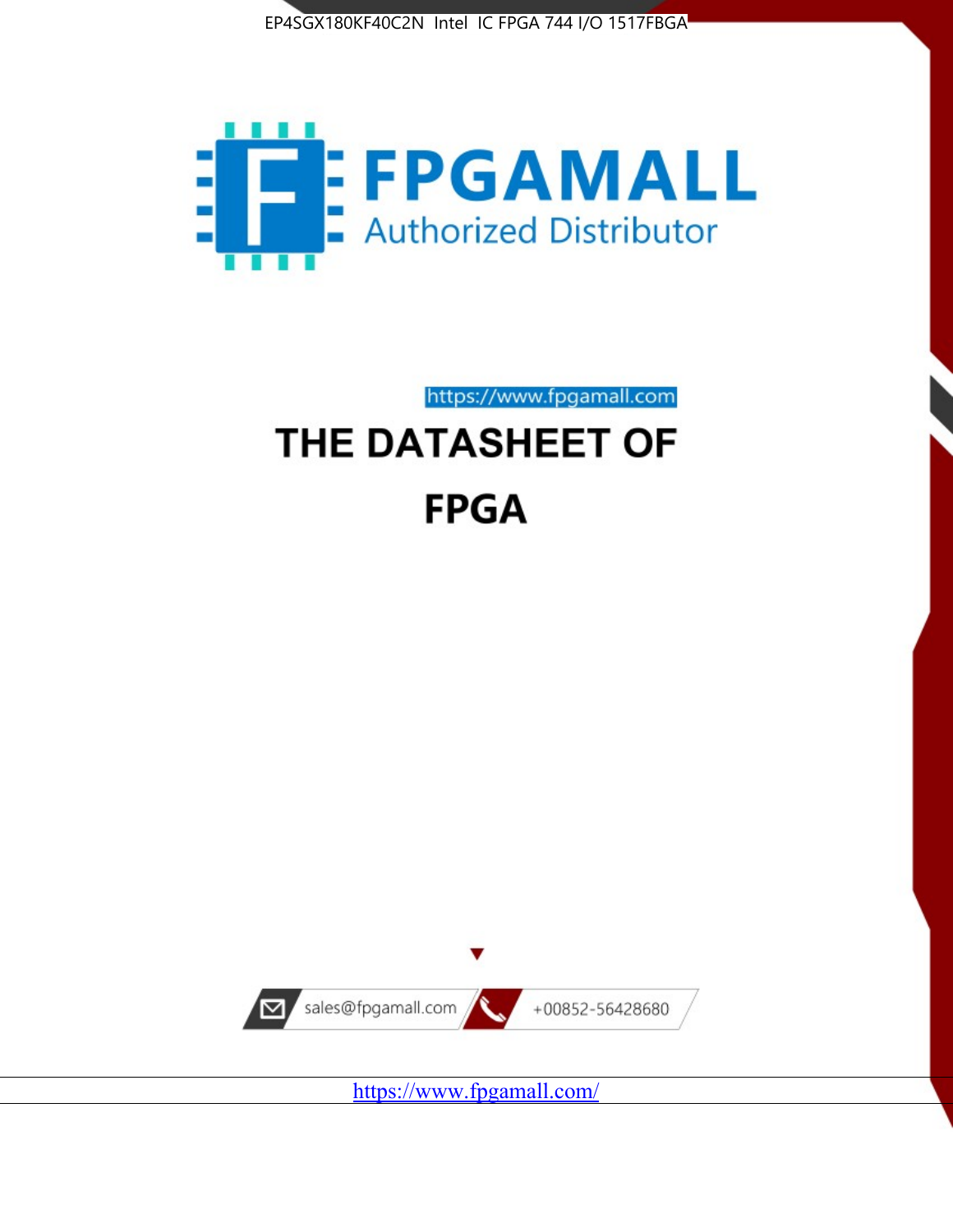EP4SGX180KF40C2N Intel IC FPGA 744 I/O 1517FBGA



# **1. Overview for the Stratix IV Device Family**

**SIV51001-3.5**

Altera® Stratix® IV FPGAs deliver a breakthrough level of system bandwidth and power efficiency for high-end applications, allowing you to innovate without compromise. Stratix IV FPGAs are based on the Taiwan Semiconductor Manufacturing Company (TSMC) 40-nm process technology and surpass all other high-end FPGAs, with the highest logic density, most transceivers, and lowest power requirements.

The Stratix IV device family contains three optimized variants to meet different application requirements:

- Stratix IV E (Enhanced) FPGAs—up to 813,050 logic elements (LEs), 33,294 kilobits (Kb) RAM, and 1,288 18 x 18 bit multipliers
- Stratix IV GX transceiver FPGAs—up to 531,200 LEs, 27,376 Kb RAM, 1,288 18 x 18-bit multipliers, and 48 full-duplex clock data recovery (CDR)-based transceivers at up to 8.5 Gbps
- Stratix IV GT—up to 531,200 LEs, 27,376 Kb RAM, 1,288 18 x 18-bit multipliers, and 48 full-duplex CDR-based transceivers at up to 11.3 Gbps

The complete Altera high-end solution includes the lowest risk, lowest total cost path to volume using HardCopy® IV ASICs for all the family variants, a comprehensive portfolio of application solutions customized for end-markets, and the industry leading Quartus® II software to increase productivity and performance.

For information about upcoming Stratix IV device features, refer to the *Upcoming [Stratix IV Device Features](http://www.altera.com/literature/hb/stratix-iv/uf01001.pdf?GSA_pos=2&WT.oss_r=1&WT.oss=upcoming)* document.

f For information about changes to the currently published *Stratix IV Device Handbook*, refer to the *[Addendum to the Stratix IV Device Handbook](http://www.altera.com/literature/hb/stratix-iv/stx4_siv54002.pdf)* chapter.

This chapter contains the following sections:

- "Feature Summary" on page 1–2
- "Architecture Features" on page 1–6
- "Integrated Software Platform" on page 1–19
- "Ordering Information" on page 1–19

@2016 Altera Corporation. All rights reserved. ALTERA, ARRIA, CYCLONE, HARDCOPY, MAX, MEGACORE, NIOS, QUARTUS and STRATIX words and logos are trademarks of Altera Corporation and registered in the U.S. Patent and Trademark



Stratix IV Device Handbook Volume 1 January 2016

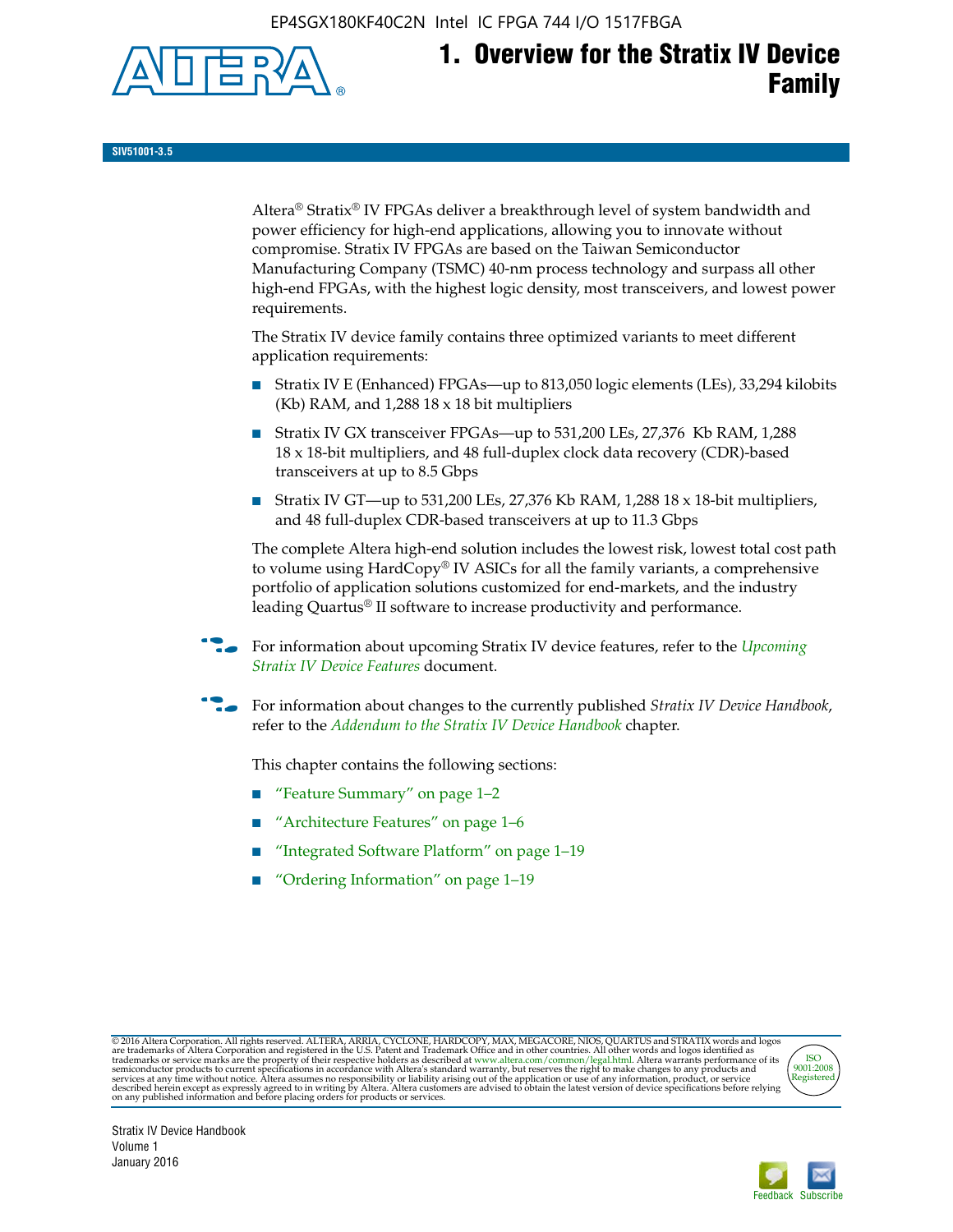# **Feature Summary**

The following list summarizes the Stratix IV device family features:

- Up to 48 full-duplex CDR-based transceivers in Stratix IV GX and GT devices supporting data rates up to 8.5 Gbps and 11.3 Gbps, respectively
- Dedicated circuitry to support physical layer functionality for popular serial protocols, such as PCI Express (PCIe) (PIPE) Gen1 and Gen2, Gbps Ethernet (GbE), Serial RapidIO, SONET/SDH, XAUI/HiGig, (OIF) CEI-6G, SD/HD/3G-SDI, Fibre Channel, SFI-5, and Interlaken
- Complete PCIe protocol solution with embedded PCIe hard IP blocks that implement PHY-MAC layer, Data Link layer, and Transaction layer functionality

**For more information, refer to the** *[IP Compiler for PCI Express User Guide](http://www.altera.com/literature/ug/ug_pci_express.pdf)***.** 

- Programmable transmitter pre-emphasis and receiver equalization circuitry to compensate for frequency-dependent losses in the physical medium
- Typical physical medium attachment (PMA) power consumption of 100 mW at 3.125 Gbps and 135 mW at 6.375 Gbps per channel
- 72,600 to 813,050 equivalent LEs per device
- 7,370 to 33,294 Kb of enhanced TriMatrix memory consisting of three RAM block sizes to implement true dual-port memory and FIFO buffers
- High-speed digital signal processing (DSP) blocks configurable as 9 x 9-bit,  $12 \times 12$ -bit,  $18 \times 18$ -bit, and  $36 \times 36$ -bit full-precision multipliers at up to 600 MHz
- Up to 16 global clocks (GCLK), 88 regional clocks (RCLK), and 132 periphery clocks (PCLK) per device
- Programmable power technology that minimizes power while maximizing device performance
- Up to 1,120 user I/O pins arranged in 24 modular I/O banks that support a wide range of single-ended and differential I/O standards
- Support for high-speed external memory interfaces including DDR, DDR2, DDR3 SDRAM, RLDRAM II, QDR II, and QDR II+ SRAM on up to 24 modular I/O banks
- High-speed LVDS I/O support with serializer/deserializer (SERDES), dynamic phase alignment (DPA), and soft-CDR circuitry at data rates up to 1.6 Gbps
- Support for source-synchronous bus standards, including SGMII, GbE, SPI-4 Phase 2 (POS-PHY Level 4), SFI-4.1, XSBI, UTOPIA IV, NPSI, and CSIX-L1
- Pinouts for Stratix IV E devices designed to allow migration of designs from Stratix III to Stratix IV E with minimal PCB impact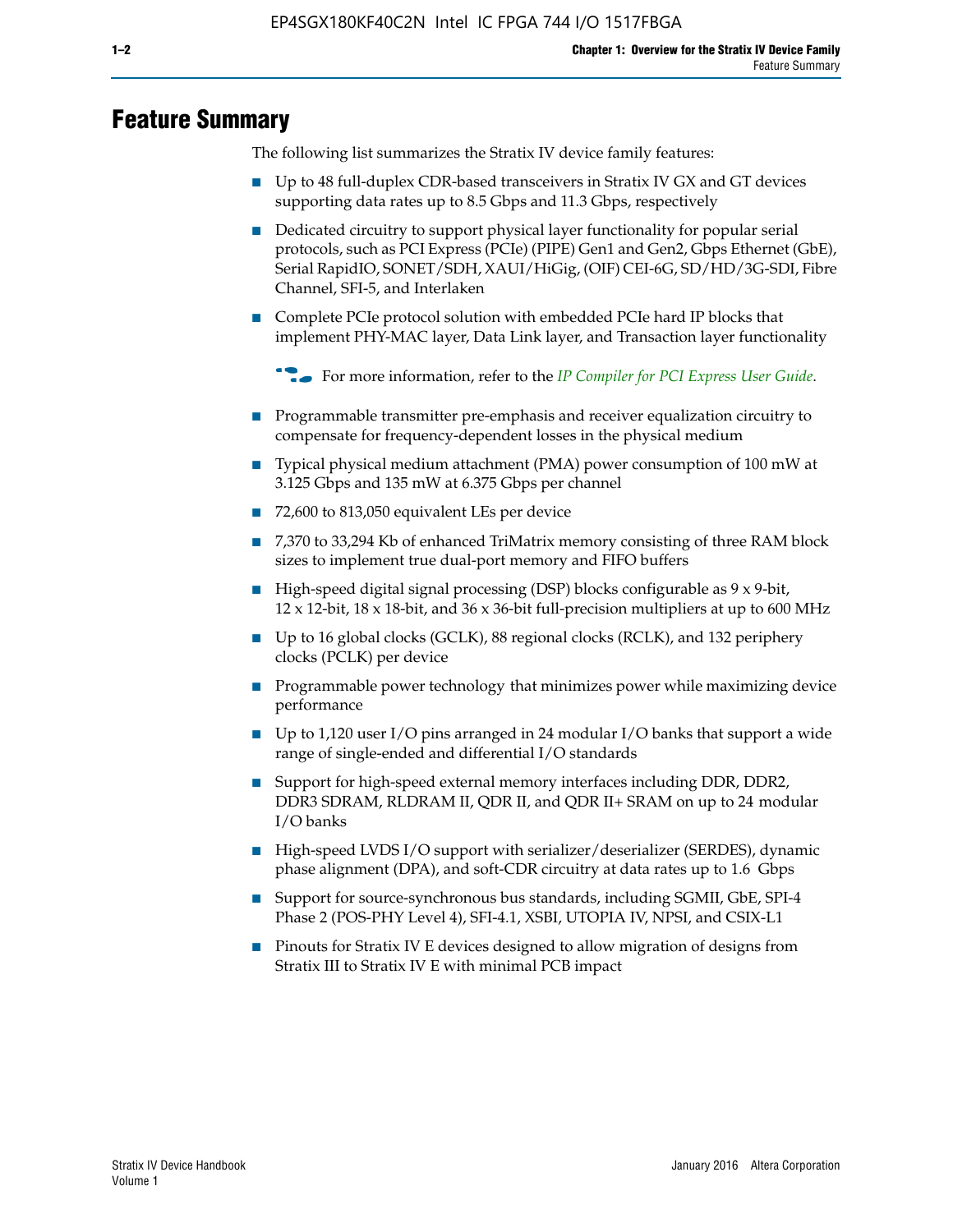# **Stratix IV GX Devices**

Stratix IV GX devices provide up to 48 full-duplex CDR-based transceiver channels per device:

- Thirty-two out of the 48 transceiver channels have dedicated physical coding sublayer (PCS) and physical medium attachment (PMA) circuitry and support data rates between 600 Mbps and 8.5 Gbps
- The remaining 16 transceiver channels have dedicated PMA-only circuitry and support data rates between 600 Mbps and 6.5 Gbps
- **1 The actual number of transceiver channels per device varies with device selection. For** more information about the exact transceiver count in each device, refer to Table 1–1 on page 1–11.
- 1 For more information about transceiver architecture, refer to the *[Transceiver](http://www.altera.com/literature/hb/stratix-iv/stx4_siv52001.pdf)  [Architecture in Stratix IV Devices](http://www.altera.com/literature/hb/stratix-iv/stx4_siv52001.pdf)* chapter.

Figure 1–1 shows a high-level Stratix IV GX chip view.

#### **Figure 1–1. Stratix IV GX Chip View** *(1)*



#### **Note to Figure 1–1:**

(1) Resource counts vary with device selection, package selection, or both.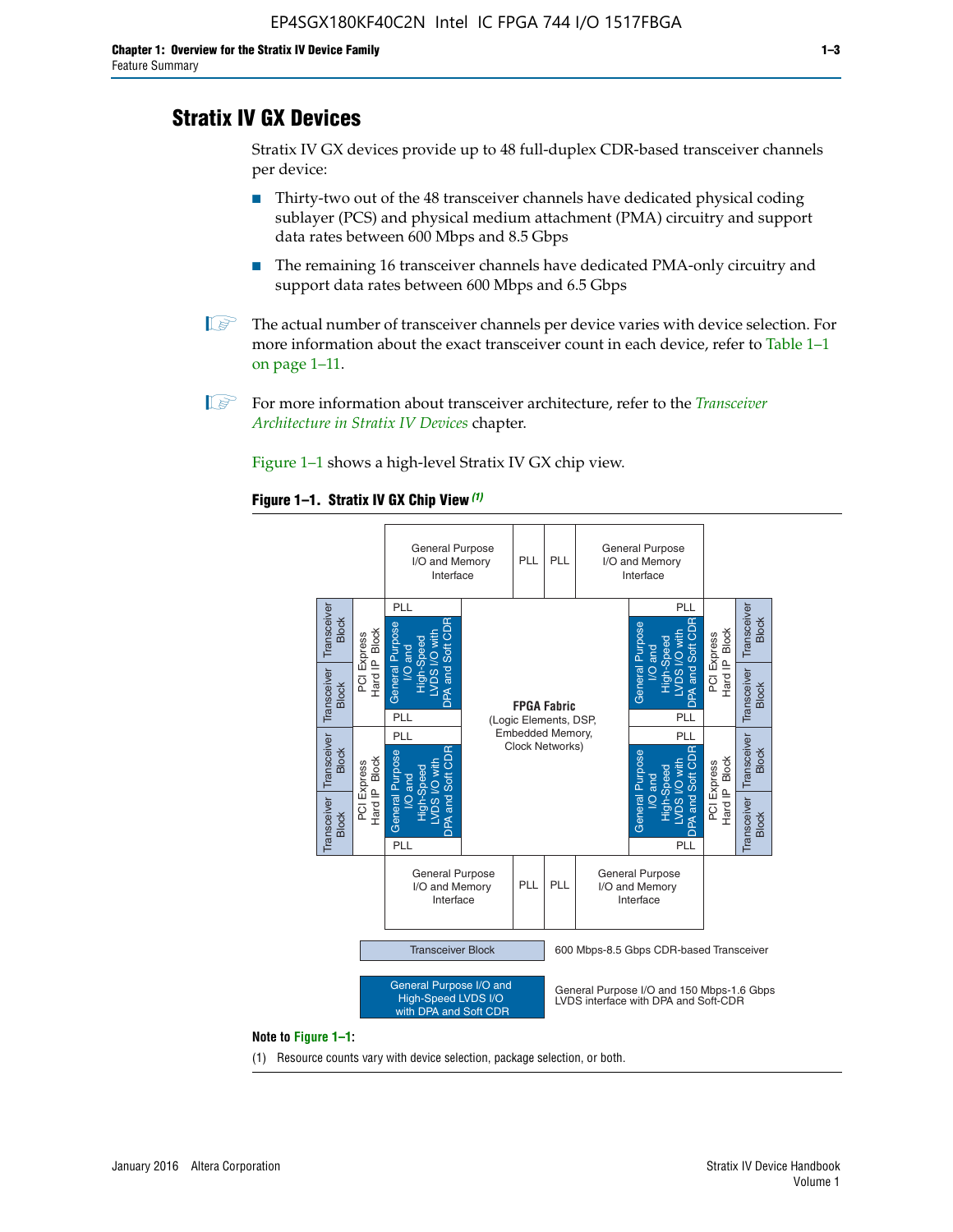# **Stratix IV E Device**

Stratix IV E devices provide an excellent solution for applications that do not require high-speed CDR-based transceivers, but are logic, user I/O, or memory intensive.

Figure 1–2 shows a high-level Stratix IV E chip view.





#### **Note to Figure 1–2:**

(1) Resource counts vary with device selection, package selection, or both.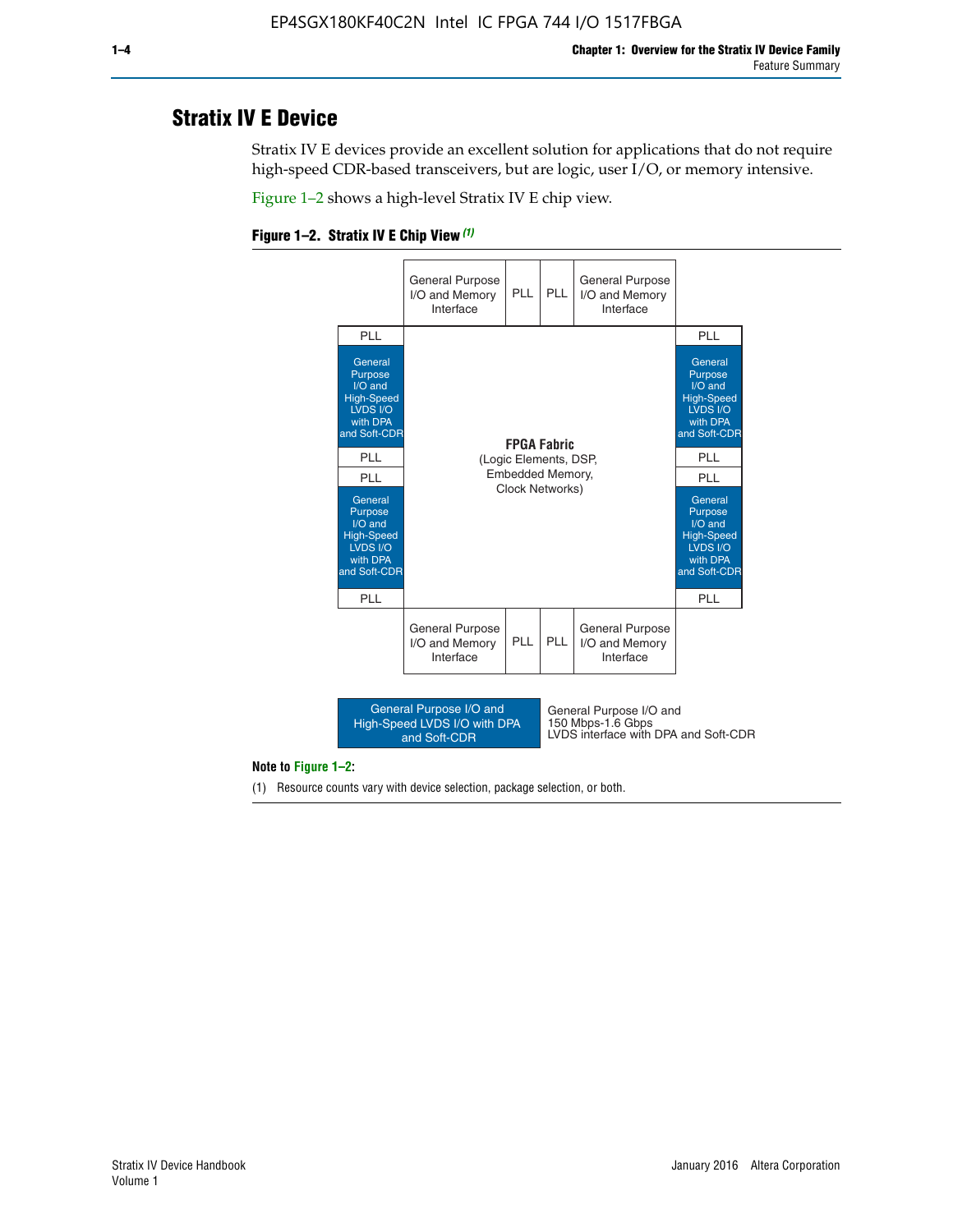# **Stratix IV GT Devices**

Stratix IV GT devices provide up to 48 CDR-based transceiver channels per device:

- Thirty-two out of the 48 transceiver channels have dedicated PCS and PMA circuitry and support data rates between 600 Mbps and 11.3 Gbps
- The remaining 16 transceiver channels have dedicated PMA-only circuitry and support data rates between 600 Mbps and 6.5 Gbps
- **1** The actual number of transceiver channels per device varies with device selection. For more information about the exact transceiver count in each device, refer to Table 1–7 on page 1–16.
- $\mathbb{I}$  For more information about Stratix IV GT devices and transceiver architecture, refer to the *[Transceiver Architecture in Stratix IV Devices](http://www.altera.com/literature/hb/stratix-iv/stx4_siv52001.pdf)* chapter.

Figure 1–3 shows a high-level Stratix IV GT chip view.

#### **Figure 1–3. Stratix IV GT Chip View** *(1)*



#### **Note to Figure 1–3:**

(1) Resource counts vary with device selection, package selection, or both.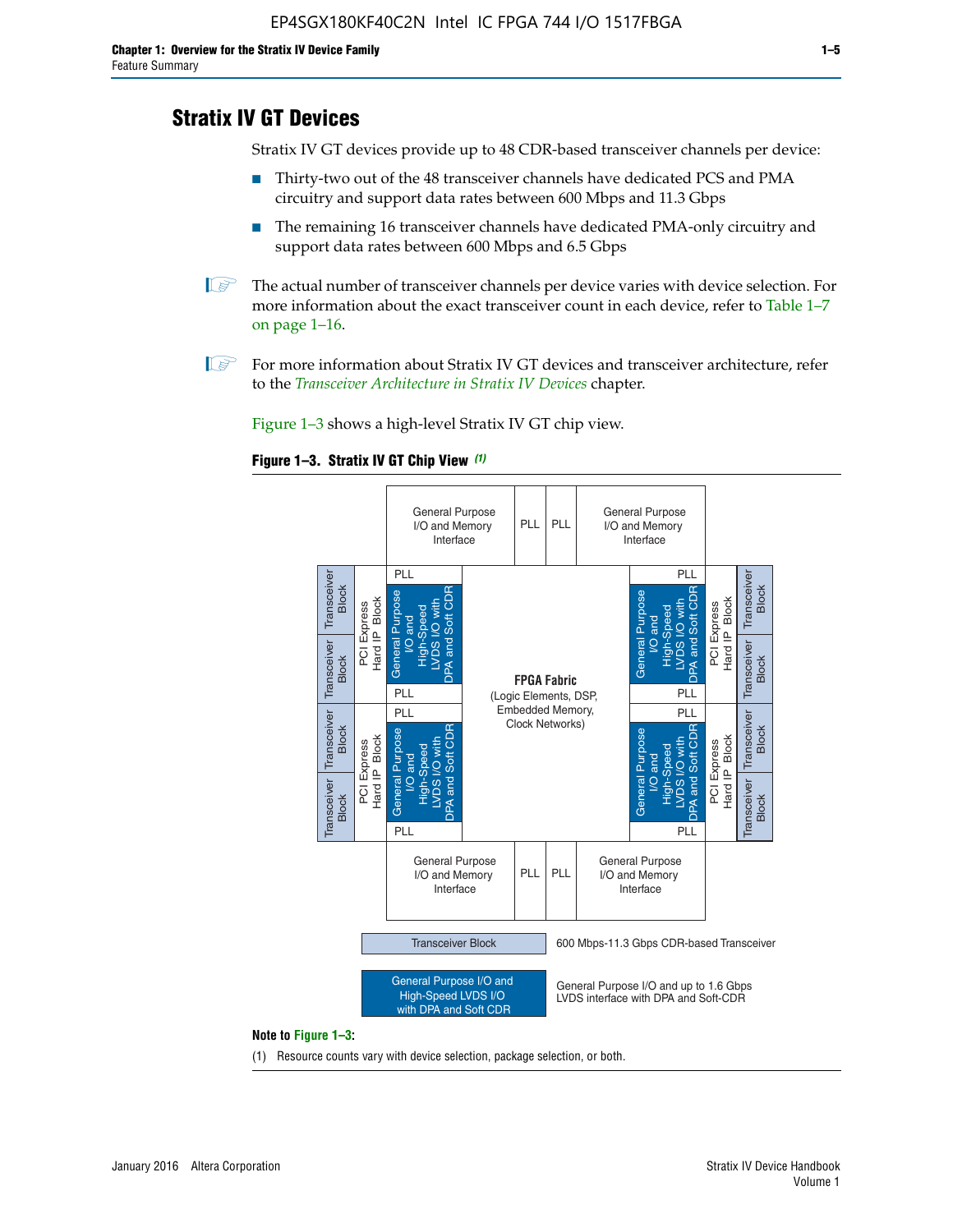# **Architecture Features**

The Stratix IV device family features are divided into high-speed transceiver features and FPGA fabric and I/O features.

# **High-Speed Transceiver Features**

The following sections describe high-speed transceiver features for Stratix IV GX and GT devices.

## **Highest Aggregate Data Bandwidth**

Up to 48 full-duplex transceiver channels supporting data rates up to 8.5 Gbps in Stratix IV GX devices and up to 11.3 Gbps in Stratix IV GT devices.

## **Wide Range of Protocol Support**

Physical layer support for the following serial protocols:

- Stratix IV GX—PCIe Gen1 and Gen2, GbE, Serial RapidIO, SONET/SDH, XAUI/HiGig, (OIF) CEI-6G, SD/HD/3G-SDI, Fibre Channel, SFI-5, GPON, SAS/SATA, HyperTransport 1.0 and 3.0, and Interlaken
- Stratix IV GT—40G/100G Ethernet, SFI-S, Interlaken, SFI-5.1, Serial RapidIO, SONET/SDH, XAUI/HiGig, (OIF) CEI-6G, 3G-SDI, and Fibre Channel
- Extremely flexible and easy-to-configure transceiver data path to implement proprietary protocols
- PCIe Support
	- Complete PCIe Gen1 and Gen2 protocol stack solution compliant to PCI Express base specification 2.0 that includes PHY-MAC, Data Link, and transaction layer circuitry embedded in PCI Express hard IP blocks
	- **For more information, refer to the [PCI Express Compiler User Guide](http://www.altera.com/literature/ug/ug_pci_express.pdf).**
	- Root complex and end-point applications
	- $x1, x4,$  and  $x8$  lane configurations
	- PIPE 2.0-compliant interface
	- Embedded circuitry to switch between Gen1 and Gen2 data rates
	- Built-in circuitry for electrical idle generation and detection, receiver detect, power state transitions, lane reversal, and polarity inversion
	- 8B/10B encoder and decoder, receiver synchronization state machine, and ± 300 parts per million (ppm) clock compensation circuitry
	- Transaction layer support for up to two virtual channels (VCs)

 $\mathbb{I}$  The high-speed transceiver features apply only to Stratix IV GX and Stratix IV GT devices.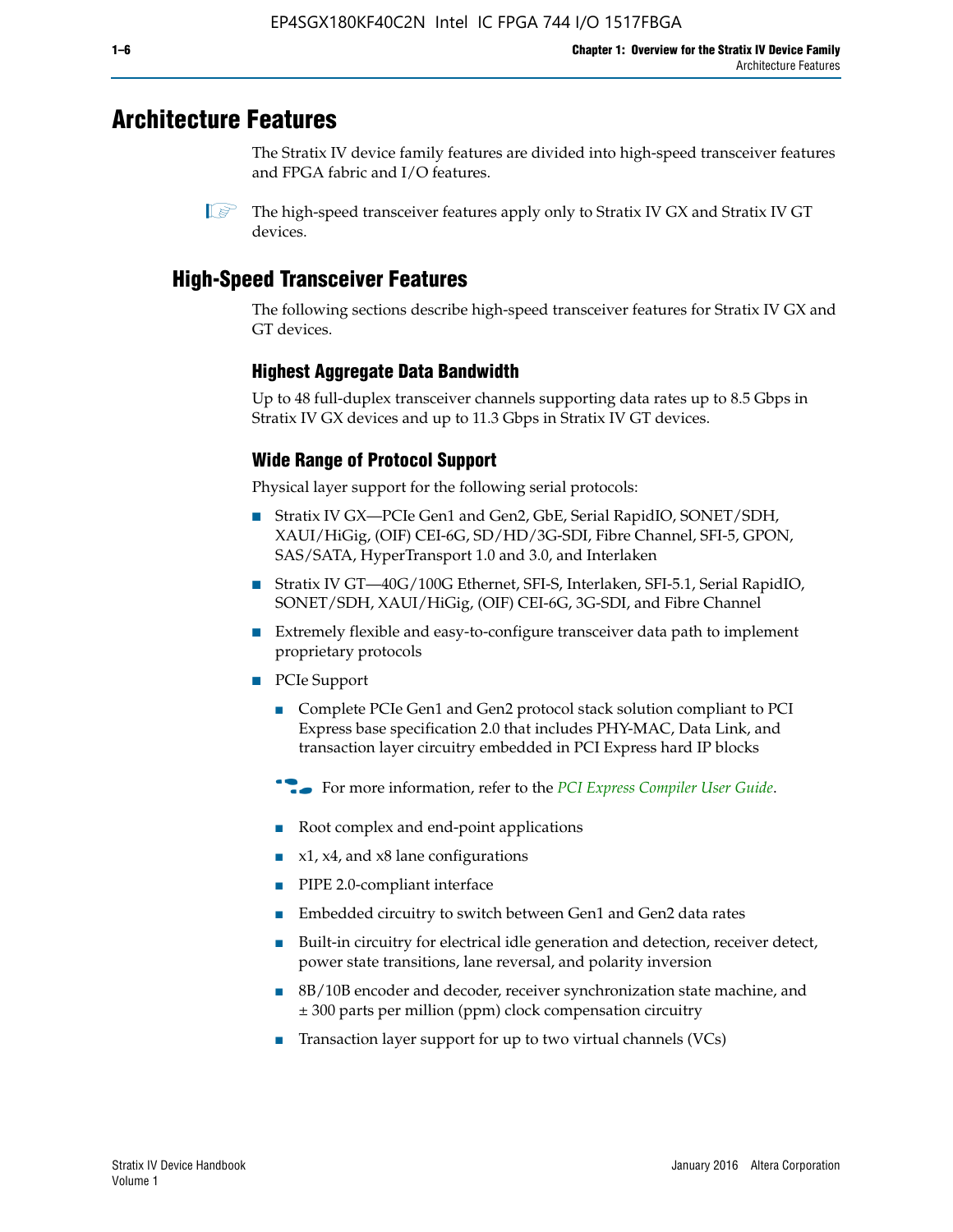- XAUI/HiGig Support
	- Compliant to IEEE802.3ae specification
	- **■** Embedded state machine circuitry to convert XGMII idle code groups  $(|11|)$ to and from idle ordered sets  $(|A|, |K|, |R|)$  at the transmitter and receiver, respectively
	- 8B/10B encoder and decoder, receiver synchronization state machine, lane deskew, and  $\pm 100$  ppm clock compensation circuitry
- GbE Support
	- Compliant to IEEE802.3-2005 specification
	- Automatic idle ordered set  $(111/112/1)$  generation at the transmitter, depending on the current running disparity
	- 8B/10B encoder and decoder, receiver synchronization state machine, and ± 100 ppm clock compensation circuitry
- Support for other protocol features such as MSB-to-LSB transmission in SONET/SDH configuration and spread-spectrum clocking in PCIe configurations

#### **Diagnostic Features**

- Serial loopback from the transmitter serializer to the receiver CDR for transceiver PCS and PMA diagnostics
- Reverse serial loopback pre- and post-CDR to transmitter buffer for physical link diagnostics
- Loopback master and slave capability in PCI Express hard IP blocks
- **For more information, refer to the** *[PCI Express Compiler User Guide](http://www.altera.com/literature/ug/ug_pci_express.pdf)***.**

#### **Signal Integrity**

Stratix IV devices simplify the challenge of signal integrity through a number of chip, package, and board-level enhancements to enable efficient high-speed data transfer into and out of the device. These enhancements include:

- Programmable 3-tap transmitter pre-emphasis with up to 8,192 pre-emphasis levels to compensate for pre-cursor and post-cursor inter-symbol interference (ISI)
- Up to 900% boost capability on the first pre-emphasis post-tap
- User-controlled and adaptive 4-stage receiver equalization with up to 16 dB of high-frequency gain
- On-die power supply regulators for transmitter and receiver phase-locked loop (PLL) charge pump and voltage controlled oscillator (VCO) for superior noise immunity
- On-package and on-chip power supply decoupling to satisfy transient current requirements at higher frequencies, thereby reducing the need for on-board decoupling capacitors
- Calibration circuitry for transmitter and receiver on-chip termination (OCT) resistors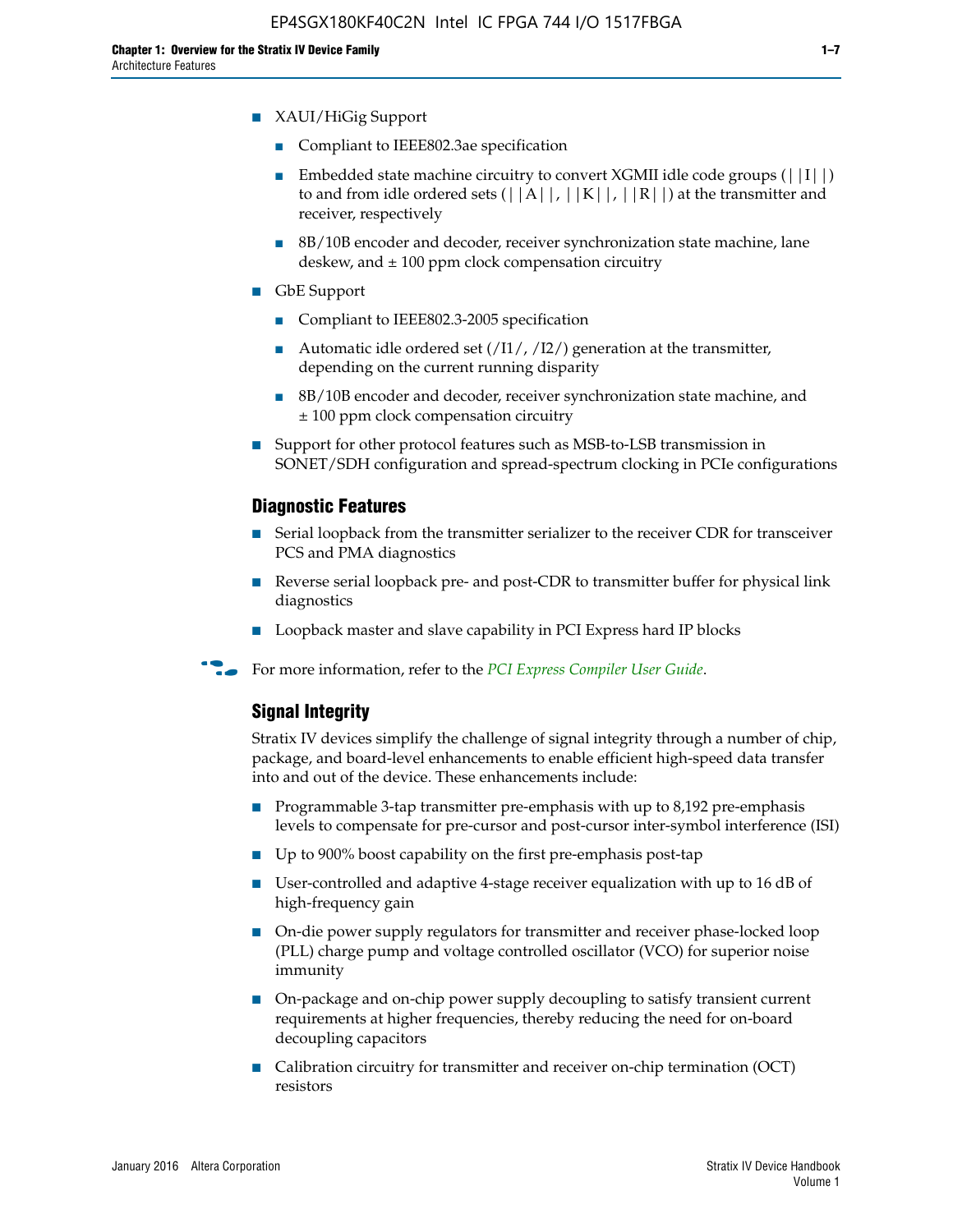# **FPGA Fabric and I/O Features**

The following sections describe the Stratix IV FPGA fabric and I/O features.

## **Device Core Features**

- Up to 531,200 LEs in Stratix IV GX and GT devices and up to 813,050 LEs in Stratix IV E devices, efficiently packed in unique and innovative adaptive logic modules (ALMs)
- Ten ALMs per logic array block (LAB) deliver faster performance, improved logic utilization, and optimized routing
- Programmable power technology, including a variety of process, circuit, and architecture optimizations and innovations
- Programmable power technology available to select power-driven compilation options for reduced static power consumption

## **Embedded Memory**

- TriMatrix embedded memory architecture provides three different memory block sizes to efficiently address the needs of diversified FPGA designs:
	- 640-bit MLAB
	- 9-Kb M9K
	- 144-Kb M144K
- Up to 33,294 Kb of embedded memory operating at up to 600 MHz
- Each memory block is independently configurable to be a single- or dual-port RAM, FIFO, ROM, or shift register

## **Digital Signal Processing (DSP) Blocks**

- Flexible DSP blocks configurable as  $9 \times 9$ -bit,  $12 \times 12$ -bit,  $18 \times 18$ -bit, and  $36 \times 36$ -bit full-precision multipliers at up to 600 MHz with rounding and saturation capabilities
- Faster operation due to fully pipelined architecture and built-in addition, subtraction, and accumulation units to combine multiplication results
- Optimally designed to support advanced features such as adaptive filtering, barrel shifters, and finite and infinite impulse response (FIR and IIR) filters

## **Clock Networks**

- Up to 16 global clocks and 88 regional clocks optimally routed to meet the maximum performance of 800 MHz
- Up to 112 and 132 periphery clocks in Stratix IV GX and Stratix IV E devices, respectively
- Up to 66 (16 GCLK + 22 RCLK + 28 PCLK) clock networks per device quadrant in Stratix IV GX and Stratix IV GT devices
- Up to 71 (16 GCLK + 22 RCLK + 33 PCLK) clock networks per device quadrant in Stratix IV E devices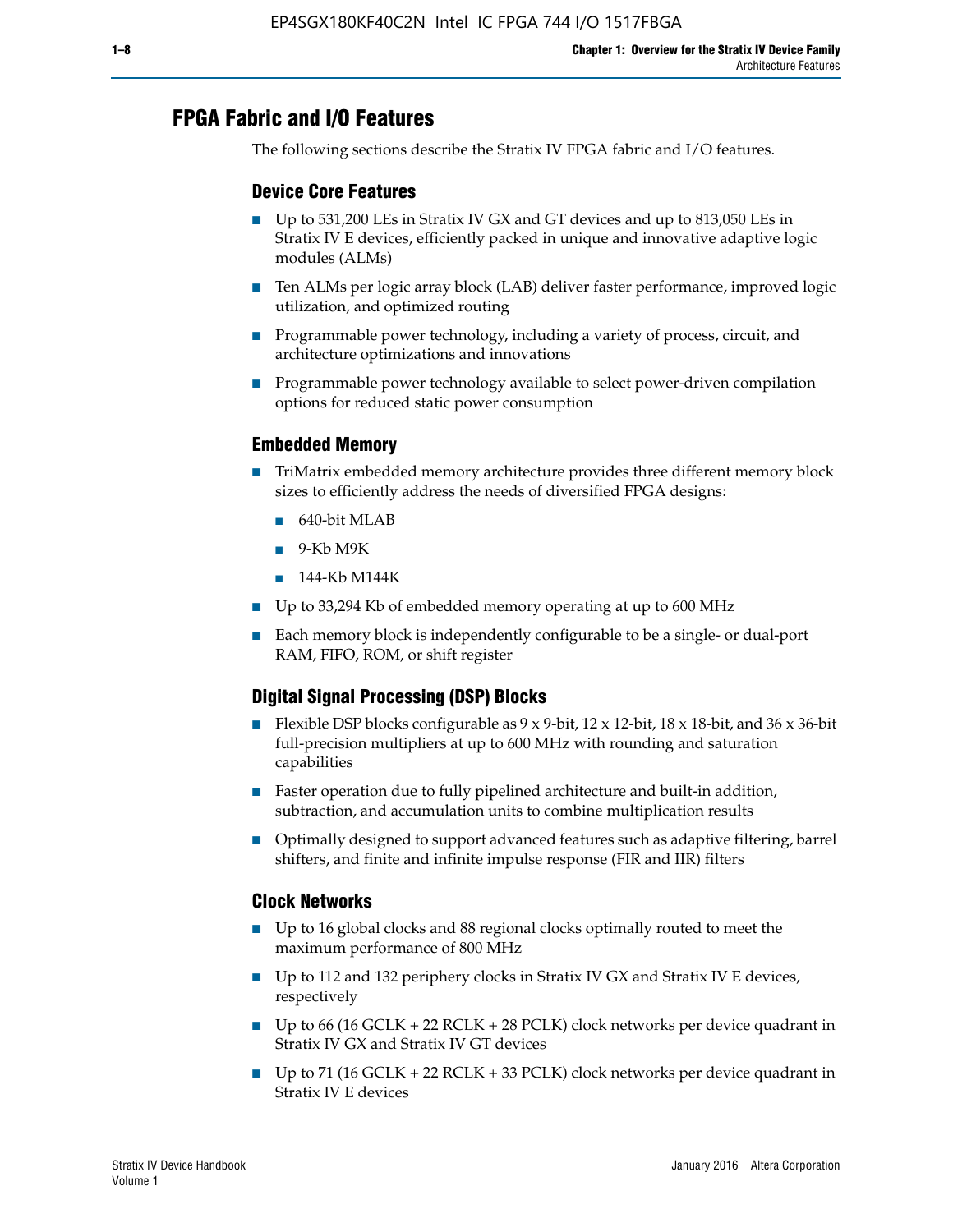## **PLLs**

- Three to 12 PLLs per device supporting spread-spectrum input tracking, programmable bandwidth, clock switchover, dynamic reconfiguration, and delay compensation
- On-chip PLL power supply regulators to minimize noise coupling

## **I/O Features**

- Sixteen to 24 modular I/O banks per device with 24 to 48 I/Os per bank designed and packaged for optimal simultaneous switching noise (SSN) performance and migration capability
- Support for a wide range of industry I/O standards, including single-ended (LVTTL/CMOS/PCI/PCIX), differential (LVDS/mini-LVDS/RSDS), voltage-referenced single-ended and differential (SSTL/HSTL Class I/II) I/O standards
- **O**n-chip series  $(R_S)$  and on-chip parallel  $(R_T)$  termination with auto-calibration for single-ended I/Os and on-chip differential  $(R_D)$  termination for differential I/Os
- Programmable output drive strength, slew rate control, bus hold, and weak pull-up capability for single-ended I/Os
- User I/O:GND: $V_{CC}$  ratio of 8:1:1 to reduce loop inductance in the package—PCB interface
- **■** Programmable transmitter differential output voltage ( $V_{OD}$ ) and pre-emphasis for high-speed LVDS I/O

#### **High-Speed Differential I/O with DPA and Soft-CDR**

- Dedicated circuitry on the left and right sides of the device to support differential links at data rates from 150 Mbps to 1.6 Gbps
- Up to 98 differential SERDES in Stratix IV GX devices, up to 132 differential SERDES in Stratix IV E devices, and up to 47 differential SERDES in Stratix IV GT devices
- DPA circuitry at the receiver automatically compensates for channel-to-channel and channel-to-clock skew in source synchronous interfaces
- Soft-CDR circuitry at the receiver allows implementation of asynchronous serial interfaces with embedded clocks at up to 1.6 Gbps data rate (SGMII and GbE)

#### **External Memory Interfaces**

- Support for existing and emerging memory interface standards such as DDR SDRAM, DDR2 SDRAM, DDR3 SDRAM, QDRII SRAM, QDRII+ SRAM, and RLDRAM II
- DDR3 up to 1,067 Mbps/533 MHz
- Programmable DQ group widths of 4 to 36 bits (includes parity bits)
- Dynamic OCT, trace mismatch compensation, read-write leveling, and half-rate register capabilities provide a robust external memory interface solution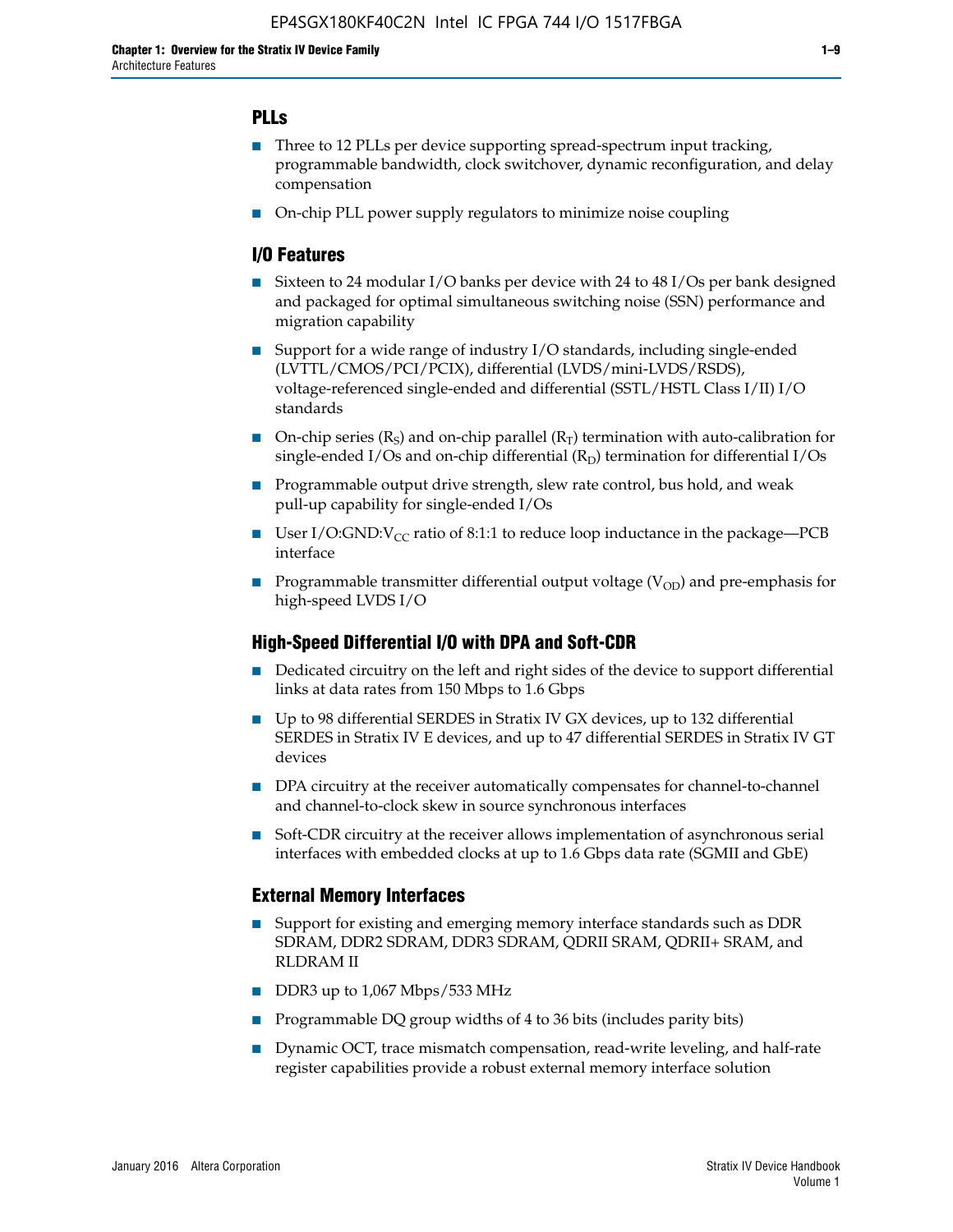## **System Integration**

- All Stratix IV devices support hot socketing
- Four configuration modes:
	- Passive Serial (PS)
	- Fast Passive Parallel (FPP)
	- Fast Active Serial (FAS)
	- JTAG configuration
- Ability to perform remote system upgrades
- 256-bit advanced encryption standard (AES) encryption of configuration bits protects your design against copying, reverse engineering, and tampering
- Built-in soft error detection for configuration RAM cells
- For more information about how to connect the PLL, external memory interfaces,  $I/O$ , high-speed differential I/O, power, and the JTAG pins to PCB, refer to the *[Stratix IV GX and Stratix IV E Device Family Pin Connection Guidelines](http://www.altera.com/literature/dp/stratix4/PCG-01005.pdf)* and the *[Stratix IV GT Device Family Pin Connection Guidelines](http://www.altera.com/literature/dp/stratix4/PCG-01006.pdf)*.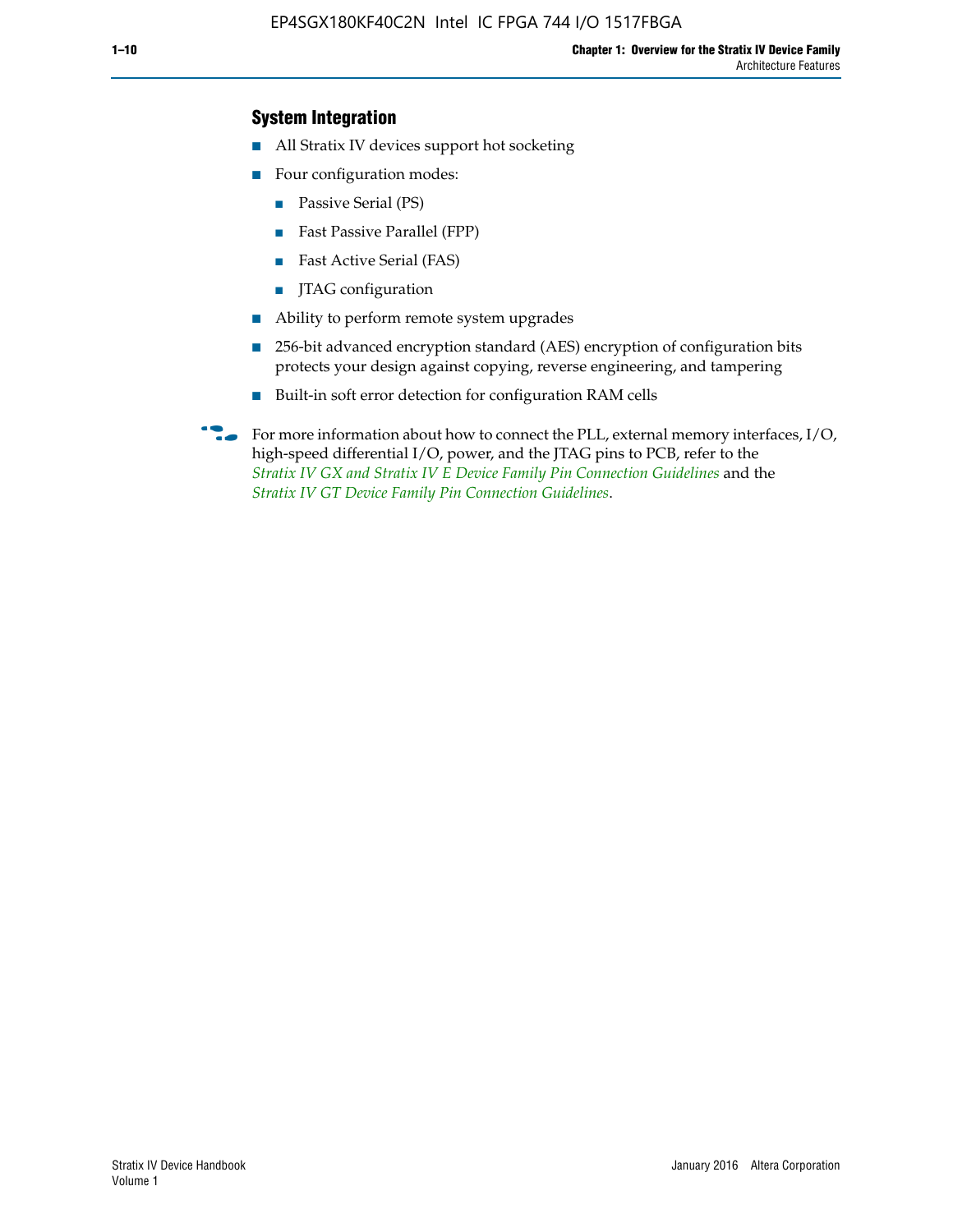#### Table 1–1 lists the Stratix IV GX device features.

# **Table 1–1. Stratix IV GX Device Features (Part 1 of 2)**

| <b>Feature</b>                                                       | EP4SGX70                       |                |                                  | <b>EP4SGX110</b> |    |              | <b>EP4SGX180</b>               |                |       |                          | <b>EP4SGX230</b>              |                |                             |                                |                | <b>EP4SGX290</b> |       |       |       |                                |                   |                | <b>EP4SGX360</b> |       |       | <b>EP4SGX530</b> |         |
|----------------------------------------------------------------------|--------------------------------|----------------|----------------------------------|------------------|----|--------------|--------------------------------|----------------|-------|--------------------------|-------------------------------|----------------|-----------------------------|--------------------------------|----------------|------------------|-------|-------|-------|--------------------------------|-------------------|----------------|------------------|-------|-------|------------------|---------|
| <b>Package</b><br><b>Option</b>                                      | F780                           | F1152          | F780                             | F1152            |    | F780         | F1152                          |                | F1517 | F780                     | F1152                         |                | F1517                       | F780                           | F1152          |                  | F1517 | F1760 | F1932 | F780                           | F1152             |                | F1517            | F1760 | F1932 | F1760            | F1932   |
| ALMs                                                                 | 29,040                         |                |                                  | 42,240           |    |              | 70,300                         |                |       |                          | 91,200                        |                |                             |                                |                | 116,480          |       |       |       |                                |                   |                | 141,440          |       |       | 212,480          |         |
| LEs                                                                  | 72,600                         |                |                                  | 105,600          |    |              | 175,750                        |                |       |                          | 228,000                       |                |                             |                                |                | 291,200          |       |       |       |                                |                   |                | 353,600          |       |       |                  | 531,200 |
| 0.6 Gbps-<br>8.5 Gbps<br><b>Transceivers</b><br>$(PMA + PCs)$<br>(1) | $\qquad \qquad \longleftarrow$ | 16             |                                  | —                | 16 | -            | $\qquad \qquad \longleftarrow$ | 16             | 24    |                          | $\overbrace{\phantom{aaaaa}}$ | 16             | 24                          | —                              |                | 16               | 24    | 24    | 32    | $\qquad \qquad \longleftarrow$ |                   | 16             | 24               | 24    | 32    | 24               | 32      |
| 0.6 Gbps-<br>6.5 Gbps<br>Transceivers<br>$(PMA + PCS)$<br>(1)        | 8                              |                | 8                                | 16               | -  | 8            | 16                             | --             | —     | 8                        | 16                            | —              | $\overbrace{\hspace{15em}}$ | 16                             | 16             |                  | –     |       |       | 16                             | 16                |                |                  |       |       |                  |         |
| PMA-only<br>CMU<br>Channels<br>$(0.6$ Gbps-<br>6.5 Gbps)             | $\overline{\phantom{0}}$       | 8              | $\overbrace{\phantom{12322111}}$ |                  | 8  |              |                                | 8              | 12    | $\overline{\phantom{0}}$ |                               | 8              | 12                          | —                              | –              | 8                | 12    | 12    | 16    | $\overline{\phantom{0}}$       | $\hspace{0.05cm}$ | 8              | 12               | 12    | 16    | 12               | 16      |
| <b>PCI Express</b><br>hard IP<br><b>Blocks</b>                       | $\mathbf{1}$                   | $\overline{2}$ | -1                               | $\overline{2}$   |    | $\mathbf{1}$ |                                | $\overline{2}$ |       | $\mathbf{1}$             |                               | $\overline{c}$ |                             |                                |                | $\overline{2}$   |       |       | 4     |                                |                   | $\overline{2}$ |                  |       | 4     |                  | 4       |
| High-Speed<br>LVDS<br>SERDES (up<br>to 1.6 Gbps)<br>(4)              | 28                             | 56             | 28                               | 28               | 56 | 28           | 44                             |                | 88    | 28                       | 44                            |                | 88                          | $\qquad \qquad \longleftarrow$ | 44             |                  | 88    | 88    | 98    |                                | 44                |                | 88               | 88    | 98    | 88               | 98      |
| SPI-4.2 Links                                                        | $\mathbf{1}$                   |                |                                  | 1                |    | $\mathbf{1}$ | $\overline{c}$                 |                | 4     | 1                        | $\overline{c}$                |                | 4                           | —                              | $\overline{2}$ |                  |       | 4     |       | $\overline{\phantom{0}}$       | $\overline{2}$    |                |                  | 4     |       |                  | 4       |

**Chapter 1: Overview for the Stratix IV Device Family**

**Chapter 1: Overview for the Stratix IV Device Family**<br>Architecture Features

Architecture Features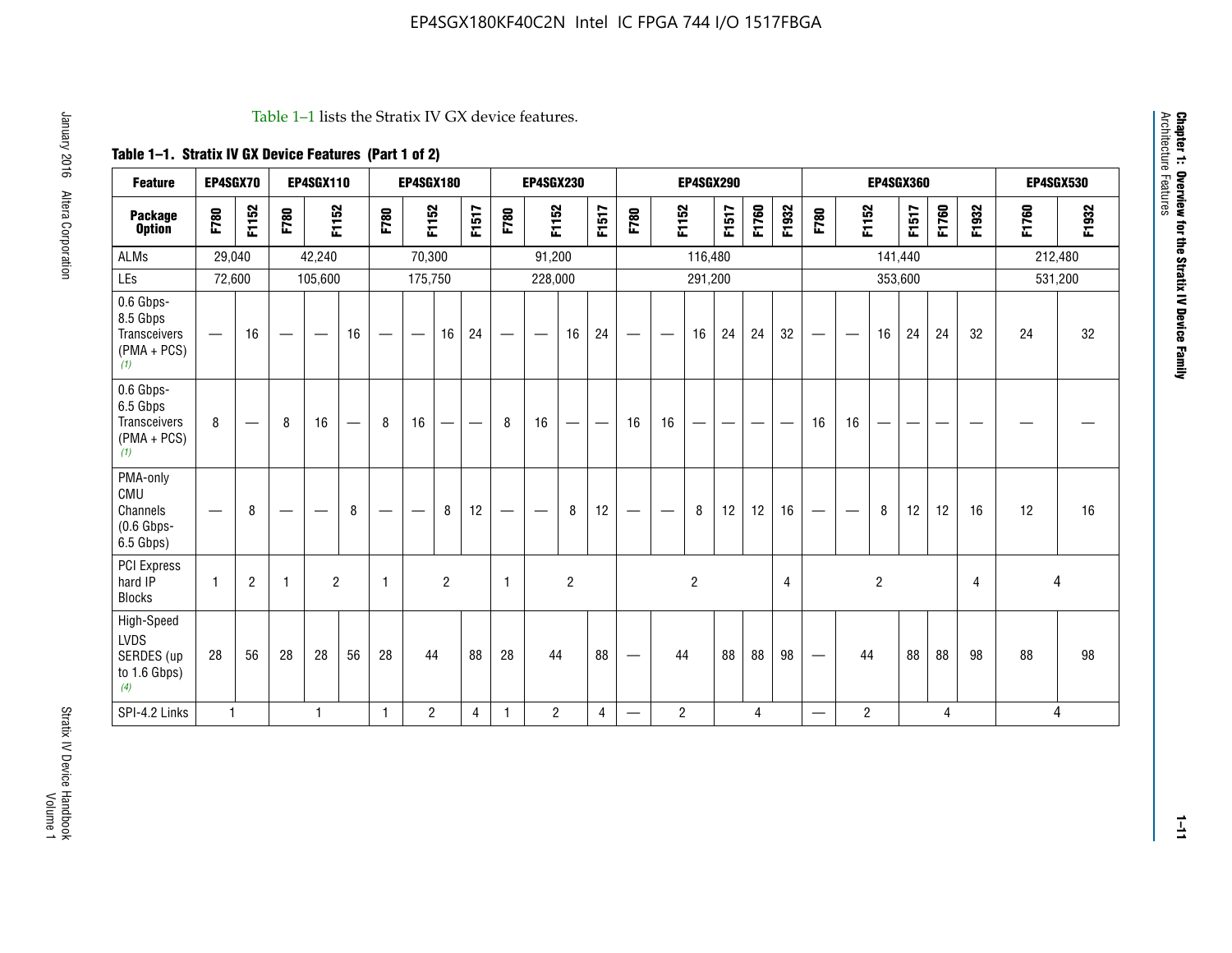**Table 1–1. Stratix IV GX Device Features (Part 2 of 2)**

| <b>Feature</b>                                       | EP4SGX70                |                        |                             | <b>EP4SGX110</b>            |                      |                             | <b>EP4SGX180</b>          |                                              |                        |                             | <b>EP4SGX230</b>            |                        |                      |                             |                             | EP4SGX290              |                      |                        |                        |                             |                             |                        | <b>EP4SGX360</b>     |                        |                        | <b>EP4SGX530</b>  |                   |
|------------------------------------------------------|-------------------------|------------------------|-----------------------------|-----------------------------|----------------------|-----------------------------|---------------------------|----------------------------------------------|------------------------|-----------------------------|-----------------------------|------------------------|----------------------|-----------------------------|-----------------------------|------------------------|----------------------|------------------------|------------------------|-----------------------------|-----------------------------|------------------------|----------------------|------------------------|------------------------|-------------------|-------------------|
| <b>Package</b><br><b>Option</b>                      | F780                    | F1152                  | F780                        | F1152                       |                      | F780                        | F1152                     |                                              | F1517                  | F780                        | F1152                       |                        | F1517                | F780                        | F1152                       |                        | F1517                | F1760                  | F1932                  | F780                        | F1152                       |                        | F1517                | F1760                  | F1932                  | F1760             | F1932             |
| M9K Blocks<br>(256x)<br>36 bits)                     | 462                     |                        |                             | 660                         |                      |                             | 950                       |                                              |                        |                             | 1,235                       |                        |                      |                             |                             | 936                    |                      |                        |                        |                             |                             | 1,248                  |                      |                        |                        | 1,280             |                   |
| M144K<br>Blocks<br>(2048 x<br>72 bits)               | 16                      |                        |                             | 16                          |                      |                             | 20                        |                                              |                        |                             | 22                          |                        |                      |                             |                             | 36                     |                      |                        |                        |                             |                             | 48                     |                      |                        |                        | 64                |                   |
| <b>Total Memory</b><br>(MLAB+M9K<br>+M144K) Kb       | 7,370                   |                        |                             | 9,564                       |                      |                             | 13,627                    |                                              |                        |                             | 17,133                      |                        |                      |                             |                             | 17,248                 |                      |                        |                        |                             |                             | 22,564                 |                      |                        |                        | 27,376            |                   |
| Embedded<br><b>Multipliers</b><br>$18 \times 18$ (2) | 384                     |                        |                             | 512                         |                      |                             | 920                       |                                              |                        |                             | 1,288                       |                        |                      |                             |                             | 832                    |                      |                        |                        |                             |                             | 1,040                  |                      |                        | 1,02<br>4              | 1,024             |                   |
| PLLs                                                 | 3                       | 4                      | 3                           | 4                           |                      | 3                           | 6                         |                                              | 8                      | 3                           | 6                           |                        | 8                    | 4                           | 6                           |                        | 8                    | 12                     | 12                     | 4                           | 6                           |                        | 8                    | 12                     | 12                     | 12                | 12                |
| User I/Os $(3)$                                      | 372                     | 488                    | 372                         | 372                         | 48<br>8              | 372                         | 56<br>4                   | 56<br>4                                      | 74<br>$\overline{4}$   | 372                         | 564                         | 56<br>4                | 74<br>$\overline{4}$ | 289                         | 564                         | 56<br>4                | 74<br>4              | 88<br>0                | 92<br>$\mathbf 0$      | 289                         | 564                         | 56<br>4                | 74<br>4              | 88<br>0                | 920                    | 880               | 920               |
| Speed Grade<br>(fastest to<br>slowest) (5)           | $-2x,$<br>$-3,$<br>$-4$ | $-2,$<br>$-3,$<br>$-4$ | $-2\times$<br>$-3,$<br>$-4$ | $-2\times$<br>$-3,$<br>$-4$ | $-2,$<br>-3,<br>$-4$ | $-2\times$<br>$-3,$<br>$-4$ | $-2$<br>×,<br>$-3,$<br>-4 | $-2$<br>$\,$<br>$-3$<br>$\mathbf{r}$<br>$-4$ | $-2,$<br>$-3,$<br>$-4$ | $-2\times$<br>$-3,$<br>$-4$ | $-2\times$<br>$-3,$<br>$-4$ | $-2,$<br>$-3,$<br>$-4$ | $-2,$<br>-3,<br>$-4$ | $-2\times$<br>$-3,$<br>$-4$ | $-2\times$<br>$-3,$<br>$-4$ | $-2,$<br>$-3,$<br>$-4$ | $-2,$<br>-3,<br>$-4$ | $-2,$<br>$-3,$<br>$-4$ | $-2,$<br>$-3,$<br>$-4$ | $-2\times$<br>$-3,$<br>$-4$ | $-2\times$<br>$-3,$<br>$-4$ | $-2,$<br>$-3,$<br>$-4$ | $-2,$<br>-3,<br>$-4$ | $-2,$<br>$-3,$<br>$-4$ | $-2,$<br>$-3,$<br>$-4$ | $-2, -3,$<br>$-4$ | $-2, -3,$<br>$-4$ |

#### **Notes to Table 1–1:**

(1) The total number of transceivers is divided equally between the left and right side of each device, except for the devices in the F780 package. These devices have eight transceiver channels located only on the right side of the device.

- (2) Four multiplier adder mode.
- (3) The user I/Os count from pin-out files includes all general purpose I/O, dedicated clock pins, and dual purpose configuration pins. Transceiver pins and dedicated configuration pins are not included in the pin count.
- (4) Total pairs of high-speed LVDS SERDES take the lowest channel count of  $R_X/T_X$ .
- (5) The difference between the Stratix IV GX devices in the –2 and –2x speed grades is the number of available transceiver channels. The –2 device allows you to use the transceiver CMU blocks as transceiver channels. The –2x device does NOT allow you to use the CMU blocks as transceiver channels. In addition to the reduction of available transceiver channels in the Stratix IV GX –2x device, the data rates in the –2x device are limited to 6.5 Gbps.

January 2016 Altera Corporation

Altera Corporation

January 2016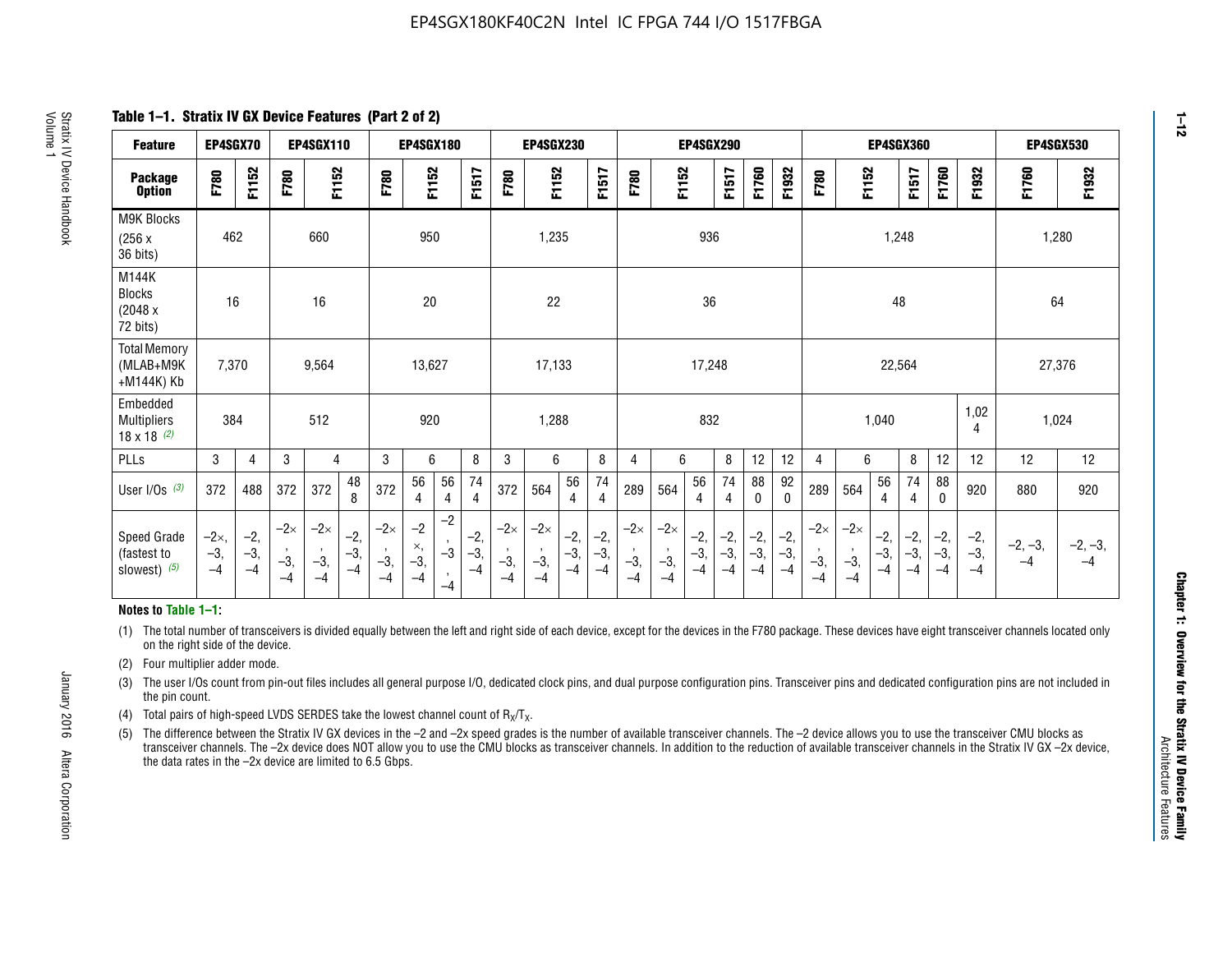Table 1–2 lists the Stratix IV GX device package options.

## **Table 1–2. Stratix IV GX Device Package Options** *(1)***,** *(2)*

| <b>Device</b> |                  | <b>F780</b><br>(29 mm x 29 mm) $(6)$ | F1152<br>$(35 \, \text{mm} \times 35 \, \text{mm})$<br>(6) |             | F1152<br>$(35$ mm x 35 mm) $(5)$ , $(7)$ | F1517<br>(40 mm x 40 mm)<br>$(5)$ $(7)$ | <b>F1760</b><br>$(42.5 \text{ mm} \times 42.5 \text{ mm})$<br>$\boldsymbol{U}$ | F1932<br>$(45 \, \text{mm} \times 45 \, \text{mm})$<br>(7) |
|---------------|------------------|--------------------------------------|------------------------------------------------------------|-------------|------------------------------------------|-----------------------------------------|--------------------------------------------------------------------------------|------------------------------------------------------------|
| EP4SGX70      | DF <sub>29</sub> |                                      |                                                            | HF35        |                                          |                                         |                                                                                |                                                            |
| EP4SGX110     | DF <sub>29</sub> |                                      | FF35                                                       | <b>HF35</b> |                                          |                                         |                                                                                |                                                            |
| EP4SGX180     | DF <sub>29</sub> |                                      | FF35                                                       |             | <b>HF35</b>                              | KF40                                    |                                                                                |                                                            |
| EP4SGX230     | <b>DF29</b>      |                                      | FF35                                                       |             | <b>HF35</b>                              | KF40                                    |                                                                                |                                                            |
| EP4SGX290     |                  | FH29 $(3)$                           | FF35                                                       |             | <b>HF35</b>                              | <b>KF40</b>                             | KF43                                                                           | <b>NF45</b>                                                |
| EP4SGX360     |                  | FH29 $(3)$                           | FF35                                                       |             | <b>HF35</b>                              | KF40                                    | KF43                                                                           | <b>NF45</b>                                                |
| EP4SGX530     |                  |                                      |                                                            |             | HH35 $(4)$                               | KH40 (4)                                | KF43                                                                           | <b>NF45</b>                                                |

#### **Notes to Table 1–2:**

(1) Device packages in the same column and marked under the same arrow sign have vertical migration capability.

(2) Use the Pin Migration Viewer in the Pin Planner to verify the pin migration compatibility when migrating devices. For more information, refer to *[I/O Management](http://www.altera.com/literature/hb/qts/qts_qii52013.pdf)* in the *Quartus II Handbook, Volume 2*.

(3) The 780-pin EP4SGX290 and EP4SGX360 devices are available only in 33 mm x 33 mm Hybrid flip chip package.

(4) The 1152-pin and 1517-pin EP4SGX530 devices are available only in 42.5 mm x 42.5 mm Hybrid flip chip packages.

(5) When migrating between hybrid and flip chip packages, there is an additional keep-out area. For more information, refer to the *[Package Information Datasheet for Altera Devices](http://www.altera.com/literature/ds/dspkg.pdf)*.

(6) Devices listed in this column are available in –2x, –3, and –4 speed grades. These devices do not have on-package decoupling capacitors.

(7) Devices listed in this column are available in –2, –3, and –4 speed grades. These devices have on-package decoupling capacitors. For more information about on-package decoupling capacitor value in each device, refer to Table 1–3.

 $\mathbb{L}$ s On-package decoupling reduces the need for on-board or PCB decoupling capacitors by satisfying the transient current requirements at higher frequencies. The *[Power Delivery Network](http://www.altera.com/literature/ug/pdn_tool_stxiv.zip)* design tool for Stratix IV devices accounts for the on-package decoupling and reflects the reduced requirements for PCB decoupling capacitors.

**Chapter 1: Overview for the Stratix IV Device Family**

Chapter 1: Overview for the Stratix IV Device Family<br>Architecture Features

Architecture Features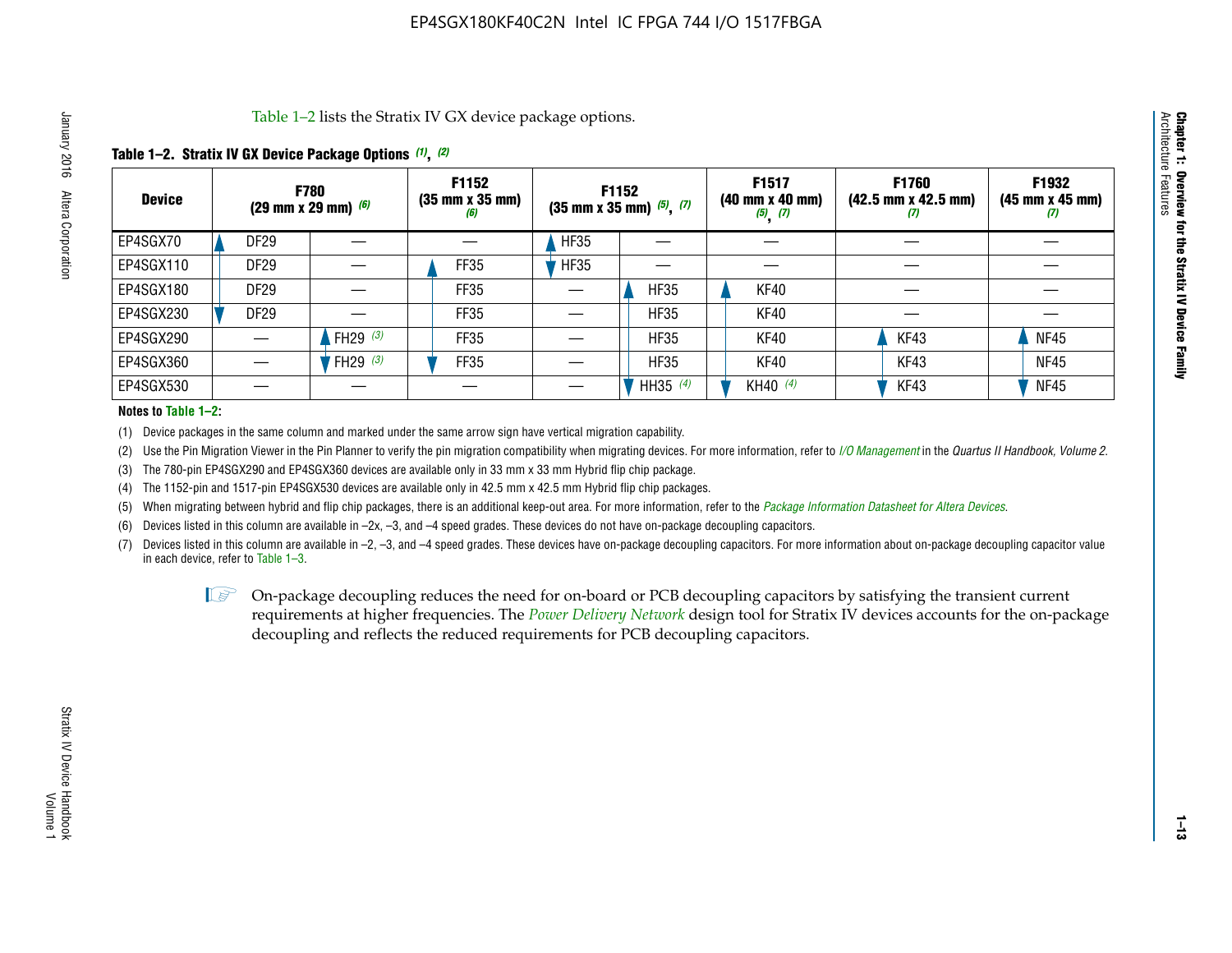|  |  | Table 1-3. Stratix IV GX Device On-Package Decoupling Information (1) |  |  |
|--|--|-----------------------------------------------------------------------|--|--|
|--|--|-----------------------------------------------------------------------|--|--|

| <b>Ordering Information</b> |             | <b>V<sub>cc</sub></b>               | V <sub>ccio</sub>    | V <sub>CCL_GXB</sub>         | $V_{\texttt{CCA}\_\textsf{L/R}}$ | $V_{CCT}$ and $V_{CCR}$ (Shared)              |  |
|-----------------------------|-------------|-------------------------------------|----------------------|------------------------------|----------------------------------|-----------------------------------------------|--|
|                             |             |                                     |                      |                              |                                  |                                               |  |
| EP4SGX70                    | <b>HF35</b> | $2\times1$ uF + $2\times470$ nF     | 10nF per bank $(2)$  | 100nF per transceiver block  | 100nF                            | $1 \times 470$ nF + $1 \times 47$ nF per side |  |
| EP4SGX110                   | <b>HF35</b> | $2\times1$ uF + 2 $\times$ 470nF    | 10nF per bank $(2)$  | 100nF per transceiver block  | 100 <sub>nF</sub>                | $1\times470$ nF + $1\times47$ nF per side     |  |
| EP4SGX180                   | <b>HF35</b> | $2\times1$ uF + $2\times470$ nF     | 10nF per bank $(2)$  | 100nF per transceiver block  | 100 <sub>n</sub> F               | $1 \times 470$ nF + $1 \times 47$ nF per side |  |
|                             | KF40        |                                     |                      |                              |                                  |                                               |  |
|                             | <b>HF35</b> |                                     |                      |                              |                                  | $1 \times 470$ nF + $1 \times 47$ nF          |  |
| EP4SGX230                   | KF40        | $2\times1$ uF + $2\times470$ nF     | 10 nF per bank $(2)$ | 100 nF per transceiver block | 100 nF                           | per side                                      |  |
|                             | <b>HF35</b> |                                     |                      |                              |                                  |                                               |  |
|                             | KF40        |                                     |                      |                              |                                  | $1 \times 470$ nF + $1 \times 47$ nF          |  |
| EP4SGX290                   | KF43        | $4 \times 1$ uF + $4 \times 470$ nF | 10 nF per bank $(2)$ | 100 nF per transceiver block | 100nF                            | per side                                      |  |
|                             | <b>NF45</b> |                                     |                      |                              |                                  |                                               |  |
|                             | <b>HF35</b> |                                     |                      |                              |                                  |                                               |  |
|                             | KF40        |                                     |                      |                              |                                  | $1 \times 470$ nF + $1 \times 47$ nF          |  |
| EP4SGX360                   | KF43        | $4 \times 1$ uF + $4 \times 470$ nF | 10 nF per bank $(2)$ | 100 nF per transceiver block | 100 nF                           | per side                                      |  |
|                             | <b>NF45</b> |                                     |                      |                              |                                  |                                               |  |
|                             | <b>HH35</b> |                                     |                      |                              |                                  |                                               |  |
|                             | <b>KH40</b> |                                     |                      |                              |                                  | $1 \times 470$ nF + $1 \times 47$ nF          |  |
| EP4SGX530                   | KF43        | $4 \times 1$ uF + $4 \times 470$ nF | 10 nF per bank $(2)$ | 100 nF per transceiver block | 100 nF                           | per side                                      |  |
|                             | <b>NF45</b> |                                     |                      |                              |                                  |                                               |  |

**Notes to Table 1–3:**

(1) Table 1-3 refers to production devices on-package decoupling. For more information about decoupling design of engineering sample (ES) devices, contact [Altera Technical Support](http://mysupport.altera.com/eservice/login.asp).

(2) For I/O banks  $3(*)$ ,  $4(*)$ ,  $7(*)$ , and  $8(*)$  only. There is no OPD for I/O bank  $1(*)$ ,  $2(*)$ ,  $5(*)$ , and  $6(*)$ .

**1–14**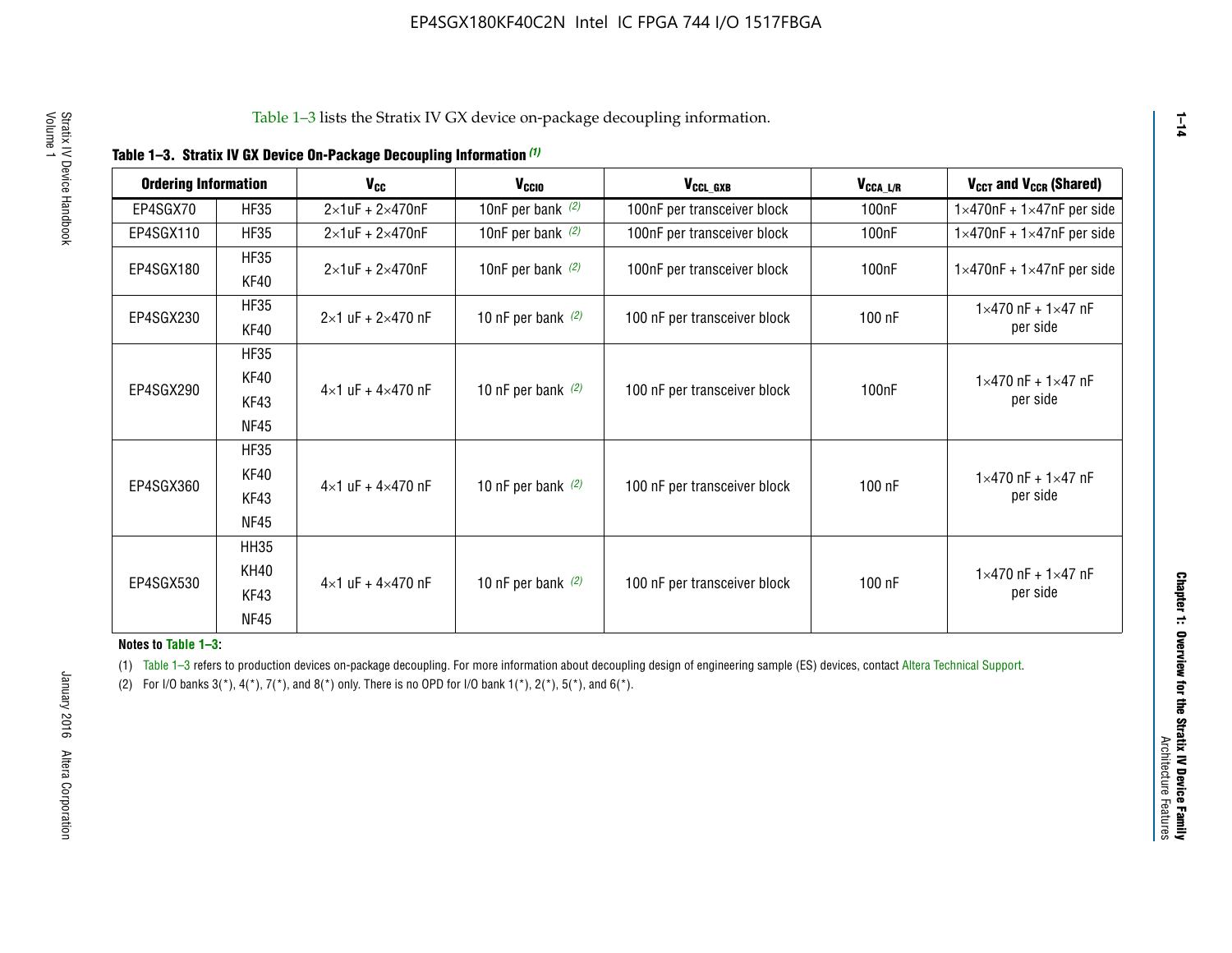#### Table 1–4 lists the Stratix IV E device features.

#### **Table 1–4. Stratix IV E Device Features**

| <b>Feature</b>                                      | <b>EP4SE230</b> |     | <b>EP4SE360</b>                          |              | <b>EP4SE530</b> |              | <b>EP4SE820</b> |          |            |  |
|-----------------------------------------------------|-----------------|-----|------------------------------------------|--------------|-----------------|--------------|-----------------|----------|------------|--|
| Package Pin Count                                   | 780             | 780 | 1152                                     | 1152         | 1517            | 1760         | 1152            | 1517     | 1760       |  |
| ALMs                                                | 91,200          |     | 141,440                                  |              | 212,480         |              |                 | 325,220  |            |  |
| LEs                                                 | 228,000         |     | 353,600                                  |              | 531,200         |              |                 | 813,050  |            |  |
| High-Speed LVDS<br>SERDES (up to<br>1.6 Gbps) $(1)$ | 56              | 56  | 88                                       | 88           | 112             | 112          | 88              | 112      | 132        |  |
| SPI-4.2 Links                                       | 3               | 3   | 4                                        | 4            |                 | 6            | 4               | 6        | 6          |  |
| <b>M9K Blocks</b><br>(256 x 36 bits)                | 1,235           |     | 1,248                                    |              | 1,280           |              | 1610            |          |            |  |
| M144K Blocks<br>(2048 x 72 bits)                    | 22              |     | 48<br>64                                 |              |                 |              | 60              |          |            |  |
| <b>Total Memory</b><br>$(MLAB+M9K+$<br>M144K) Kb    | 17,133          |     | 22,564                                   |              | 27,376          |              | 33,294          |          |            |  |
| <b>Embedded Multipliers</b><br>$(18 \times 18)$ (2) | 1,288           |     | 1,040                                    |              | 1,024           |              |                 | 960      |            |  |
| PLLs                                                | 4               | 4   | 8                                        | 8            | 12              | 12           | 8               | 12       | 12         |  |
| User I/Os $(3)$                                     | 488             | 488 | 744                                      | 744          | 976             | 976          | 744 (4)         | 976 (4)  | 1120 $(4)$ |  |
| Speed Grade<br>(fastest to slowest)                 |                 |     | $-2, -3, -4$ $ -2, -3, -4$ $ -2, -3, -4$ | $-2, -3, -4$ | $-2, -3, -4$    | $-2, -3, -4$ | $-3, -4$        | $-3, -4$ | $-3, -4$   |  |

#### **Notes to Table 1–4:**

(1) The user I/O count from the pin-out files include all general purpose I/Os, dedicated clock pins, and dual purpose configuration pins. Transceiver pins and dedicated configuration pins are not included in the pin count.

(2) Four multiplier adder mode.

(3) Total pairs of high-speed LVDS SERDES take the lowest channel count of  $R_X/T_X$ .

(4) This data is preliminary.

**Chapter 1: Overview for the Stratix IV Device Family**

**Chapter 1: Overview for the Stratix IV Device Family**<br>Architecture Faatures

Architecture Features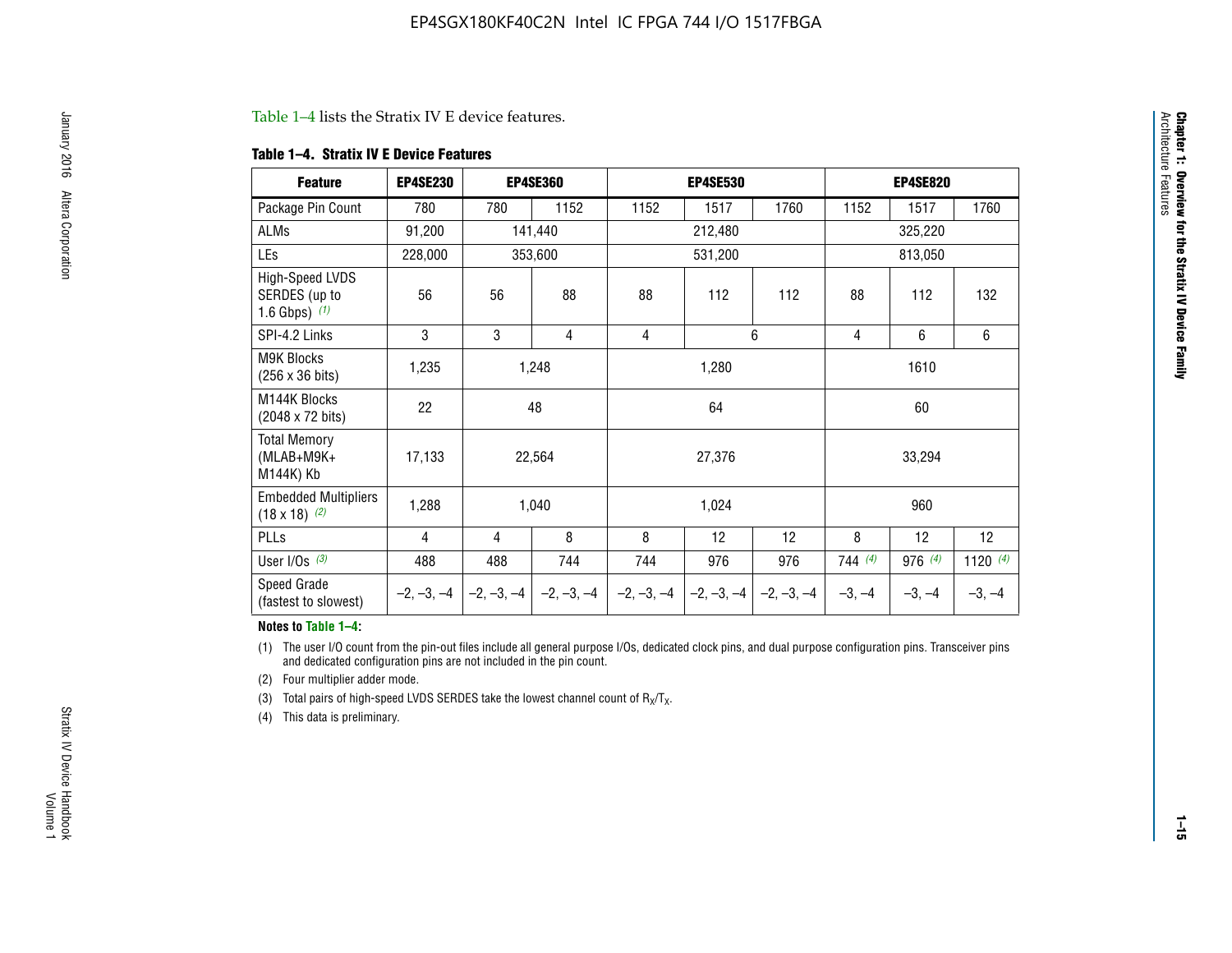Table 1–5 summarizes the Stratix IV E device package options.

| <b>Device</b> | <b>F780</b><br>$(29 \text{ mm} \times 29 \text{ mm})$ $(5)$ , $(6)$ | F1152<br>$(35 \text{ mm} \times 35 \text{ mm})$ $(5)$ $(7)$ | F <sub>1517</sub><br>$(40 \text{ mm} \times 40 \text{ mm})$ (7) | <b>F1760</b><br>$(42.5$ mm x 42.5 mm) $(7)$ |
|---------------|---------------------------------------------------------------------|-------------------------------------------------------------|-----------------------------------------------------------------|---------------------------------------------|
| EP4SE230      | F <sub>29</sub>                                                     |                                                             |                                                                 |                                             |
| EP4SE360      | H29 $(3)$                                                           | F35                                                         |                                                                 |                                             |
| EP4SE530      |                                                                     | H35 $(4)$                                                   | H40 $(4)$                                                       | F43                                         |
| EP4SE820      |                                                                     | H35 $(4)$                                                   | H40 $(4)$                                                       | F43                                         |

**Table 1–5. Stratix IV E Device Package Options** *(1)***,** *(2)*

#### **Notes to Table 1–5:**

(1) Device packages in the same column and marked under the same arrow sign have vertical migration capability.

(2) Use the Pin Migration Viewer in the Pin Planner to verify the pin migration compatibility when migrating devices. For more information, refer to *[I/O Management](http://www.altera.com/literature/hb/qts/qts_qii52013.pdf)* in the *Quartus II Handbook, Volume 2*.

(3) The 780-pin EP4SE360 device is available only in the 33 mm x 33 mm Hybrid flip chip package.

(4) The 1152-pin and 1517-pin for EP4SE530 and EP4SE820 devices are available only in the 42.5 mm x 42.5 mm Hybrid flip chip package.

(5) When migrating between hybrid and flip chip packages, there is an additional keep-out area. For more information, refer to the *[Package](http://www.altera.com/literature/ds/dspkg.pdf)  [Information Datasheet for Altera Devices](http://www.altera.com/literature/ds/dspkg.pdf)*.

(6) Devices listed in this column do not have on-package decoupling capacitors.

(7) Devices listed in this column have on-package decoupling capacitors. For more information about on-package decoupling capacitor value for each device, refer to Table 1–6.

Table 1–6 lists the Stratix IV E on-package decoupling information.

| Table 1–6. Stratix IV E Device On-Package Decoupling Information (1) |  |  |  |  |  |
|----------------------------------------------------------------------|--|--|--|--|--|
|----------------------------------------------------------------------|--|--|--|--|--|

|          | <b>Ordering Information</b> | <b>V<sub>cc</sub></b>               | <b>V<sub>CCIO</sub></b> |
|----------|-----------------------------|-------------------------------------|-------------------------|
| EP4SE360 | F35                         | $4 \times 1$ uF + $4 \times 470$ nF | 10 nF per bank          |
|          | H <sub>35</sub>             |                                     |                         |
| EP4SE530 | H40                         | $4 \times 1$ uF + $4 \times 470$ nF | 10 nF per bank          |
|          | F43                         |                                     |                         |
|          | H <sub>35</sub>             |                                     |                         |
| EP4SE820 | H40                         | $4 \times 1$ uF + $4 \times 470$ nF | 10 nF per bank          |
|          | F43                         |                                     |                         |

**Note to Table 1–6:**

(1) Table 1–6 refers to production devices on-package decoupling. For more information about decoupling design of engineering sample (ES) devices, contact [Altera Technical Support](http://mysupport.altera.com/eservice/login.asp).

Table 1–7 lists the Stratix IV GT device features.

| <b>Feature</b>                       | <b>EP4S40G2</b> | <b>EP4S40G5</b> | <b>EP4S100G2</b> | <b>EP4S100G3</b> | <b>EP4S100G4</b> | <b>EP4S100G5</b> |         |
|--------------------------------------|-----------------|-----------------|------------------|------------------|------------------|------------------|---------|
| Package Pin Count                    | 1517            | 1517            | 1517             | 1932             | 1932             | 1517             | 1932    |
| <b>ALMs</b>                          | 91,200          | 212,480         | 91,200           | 116,480          | 141,440          |                  | 212.480 |
| LEs                                  | 228,000         | 531,200         | 228,000          | 291,200          | 353,600          | 531,200          |         |
| <b>Total Transceiver</b><br>Channels | 36              | 36              | 36               | 48               | 48               | 36               | 48      |

**Table 1–7. Stratix IV GT Device Features (Part 1 of 2)**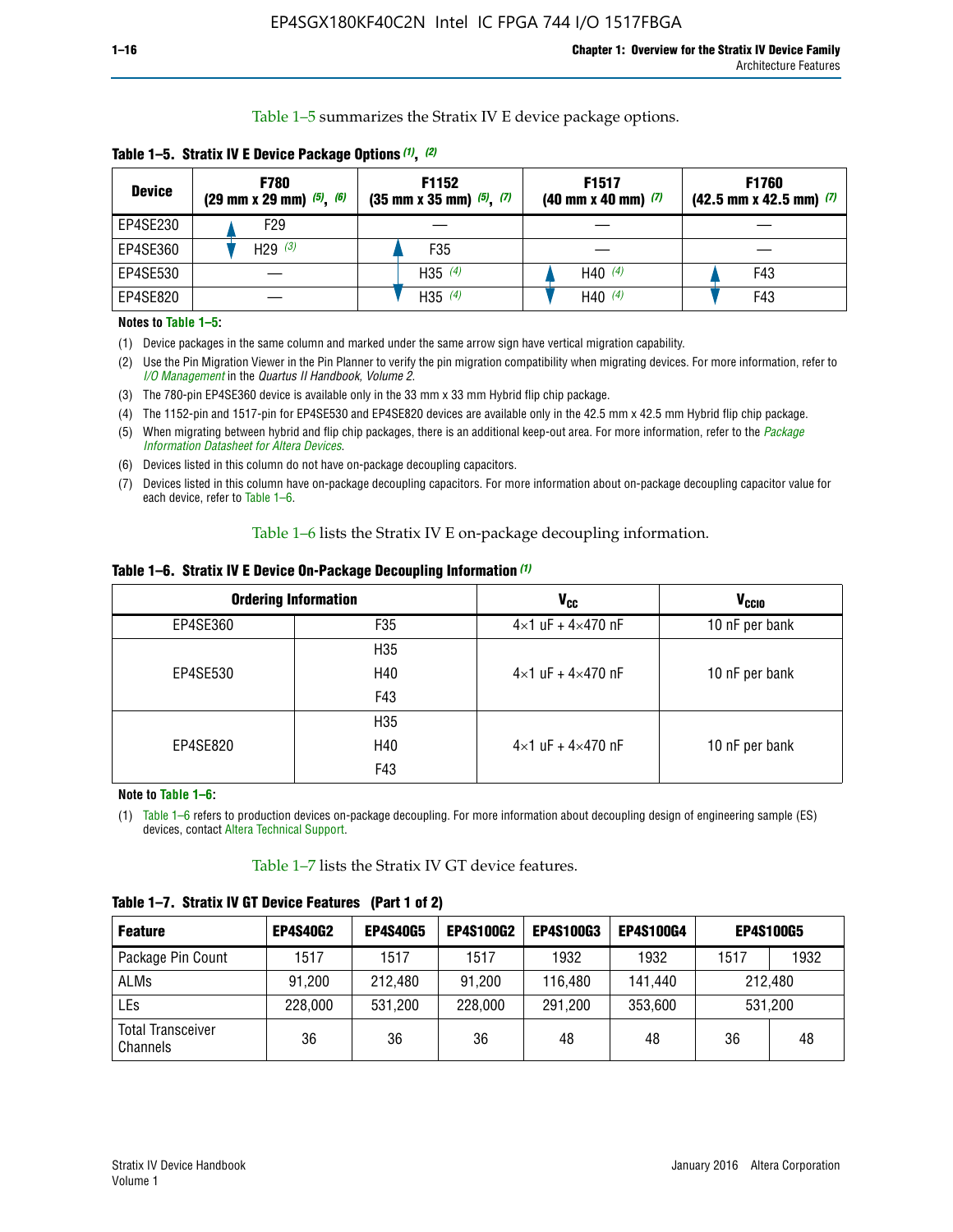|  | Table 1–7. Stratix IV GT Device Features (Part 2 of 2) |  |
|--|--------------------------------------------------------|--|
|--|--------------------------------------------------------|--|

| <b>Feature</b>                                                               | <b>EP4S40G2</b> | <b>EP4S40G5</b> | EP4S100G2      | <b>EP4S100G3</b> | EP4S100G4      | <b>EP4S100G5</b>          |                |
|------------------------------------------------------------------------------|-----------------|-----------------|----------------|------------------|----------------|---------------------------|----------------|
| 10G Transceiver<br>Channels<br>(600 Mbps - 11.3 Gbps)<br>with $PMA + PCS$ )  | 12              | 12              | 24             | 24               | 24             | 24                        | 32             |
| 8G Transceiver<br>Channels<br>(600 Mbps - 8.5 Gbps)<br>with PMA + PCS) $(1)$ | 12              | 12              | 0              | 8                | 8              | $\pmb{0}$                 | 0              |
| PMA-only CMU<br>Channels<br>(600 Mbps- 6.5 Gbps)                             | 12              | 12              | 12             | 16               | 16             | 12                        | 16             |
| PCIe hard IP Blocks                                                          | $\overline{2}$  | $\overline{2}$  | $\overline{2}$ | $\overline{4}$   | $\overline{4}$ | $\overline{2}$            | $\overline{4}$ |
| <b>High-Speed LVDS</b><br><b>SERDES</b><br>(up to 1.6 Gbps) $(2)$            | 46              | 46              | 46             | 47               | 47             | 46                        | 47             |
| SP1-4.2 Links                                                                | $\overline{2}$  | $\overline{2}$  | $\overline{2}$ | $\overline{2}$   | $\overline{2}$ | $\overline{2}$            | $\overline{2}$ |
| <b>M9K Blocks</b><br>(256 x 36 bits)                                         | 1,235           | 1,280           | 1,235          | 936              | 1,248          |                           | 1,280          |
| M144K Blocks<br>(2048 x 72 bits)                                             | 22              | 64              | 22             | 36               | 48             |                           | 64             |
| Total Memory (MLAB +<br>M9K + M144K) Kb                                      | 17,133          | 27,376          | 17,133         | 17,248           | 22,564         |                           | 27,376         |
| <b>Embedded Multipliers</b><br>$18 \times 18^{(3)}$                          | 1,288           | 1,024           | 1,288          | 832              | 1,024          |                           | 1,024          |
| PLLs                                                                         | 8               | 8               | 8              | 12               | 12             | 8                         | 12             |
| User I/Os $(4)$ , $(5)$                                                      | 654             | 654             | 654            | 781              | 781            | 654                       | 781            |
| Speed Grade<br>(fastest to slowest)                                          | $-1, -2, -3$    | $-1, -2, -3$    | $-1, -2, -3$   | $-1, -2, -3$     | $-1, -2, -3$   | $ -1, -2, -3  -1, -2, -3$ |                |

**Notes to Table 1–7:**

(1) You can configure all 10G transceiver channels as 8G transceiver channels. For example, the EP4S40G2F40 device has twenty-four 8G transceiver channels and the EP4S100G5F45 device has thirty-two 8G transceiver channels.

(2) Total pairs of high-speed LVDS SERDES take the lowest channel count of  $R_X/T_X$ .

(3) Four multiplier adder mode.

(4) The user I/O count from the pin-out files include all general purpose I/Os, dedicated clock pins, and dual purpose configuration pins. Transceiver pins and dedicated configuration pins are not included in the pin count.

(5) This data is preliminary.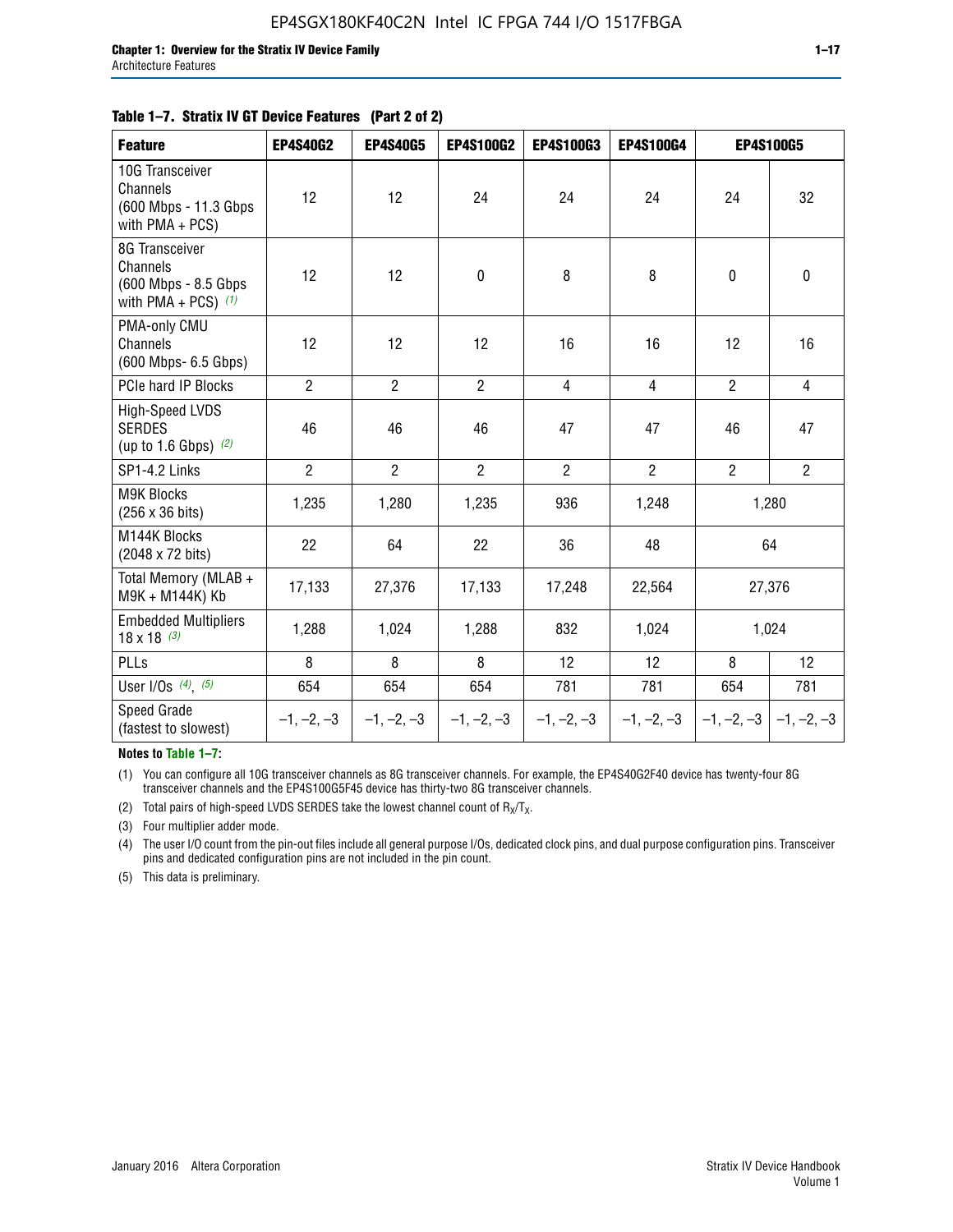Table 1–8 lists the resource counts for the Stratix IV GT devices.

|  | Table 1-8. Stratix IV GT Device Package Options (1), (2) |  |  |  |  |  |
|--|----------------------------------------------------------|--|--|--|--|--|
|--|----------------------------------------------------------|--|--|--|--|--|

| <b>Device</b>                      | <b>1517 Pin</b><br>$(40 \text{ mm} \times 40 \text{ mm})$ $(3)$ | <b>1932 Pin</b><br>(45 mm x 45 mm) |  |
|------------------------------------|-----------------------------------------------------------------|------------------------------------|--|
| <b>Stratix IV GT 40 G Devices</b>  |                                                                 |                                    |  |
| EP4S40G2                           | F40                                                             |                                    |  |
| EP4S40G5                           | H40 $(4)$ , $(5)$                                               |                                    |  |
| <b>Stratix IV GT 100 G Devices</b> |                                                                 |                                    |  |
| EP4S100G2                          | F40                                                             |                                    |  |
| EP4S100G3                          |                                                                 | F45                                |  |
| EP4S100G4                          |                                                                 | F45                                |  |
| EP4S100G5                          | (5)<br>$(4)$ ,<br>H40                                           | F45                                |  |

#### **Notes to Table 1–8:**

(1) This table represents pin compatability; however, it does not include hard IP block placement compatability.

- (2) Devices under the same arrow sign have vertical migration capability.
- (3) When migrating between hybrid and flip chip packages, there is an additional keep-out area. For more information, refer to the *[Altera Device Package Information Data Sheet](http://www.altera.com/literature/ds/dspkg.pdf)*.
- (4) EP4S40G5 and EP4S100G5 devices with 1517 pin-count are only available in 42.5-mm x 42.5-mm Hybrid flip chip packages.
- (5) If you are using the hard IP block, migration is not possible.

Table 1–9 lists the Stratix IV GT on-package decoupling information.

**Table 1–9. Stratix IV GT Device On-Package Decoupling Information** *(1)*

| <b>Ordering</b><br><b>Information</b> | Vcc                                 | <b>V<sub>CCIO</sub></b> | V <sub>CCL GXB</sub>            | V <sub>CCA_L/R</sub> | V <sub>CCT L/R</sub> | $V_{CCR\_L/R}$ |
|---------------------------------------|-------------------------------------|-------------------------|---------------------------------|----------------------|----------------------|----------------|
| EP4S40G2F40                           | $2 \times 1$ uF + $2 \times 470$ nF | 10 nF per bank $(2)$    | 100 nF per                      | $100$ nF             | 100 nF               | 100 nF         |
| EP4S100G2F40                          |                                     |                         | transceiver block               |                      |                      |                |
| EP4S100G3F45                          |                                     |                         |                                 |                      |                      |                |
| EP4S100G4F45                          |                                     | 10 nF per bank $(2)$    | 100 nF per<br>transceiver block | $100$ nF             | $100$ nF             | $100$ nF       |
| EP4S40G5H40                           | $4 \times 1$ uF + $4 \times 470$ nF |                         |                                 |                      |                      |                |
| EP4S100G5H40                          |                                     |                         |                                 |                      |                      |                |
| EP4S100G5F45                          |                                     |                         |                                 |                      |                      |                |

**Notes to Table 1–9:**

(1) Table 1–9 refers to production devices on-package decoupling. For more information about decoupling design of engineering sample (ES) devices, contact [Altera Technical Support](http://mysupport.altera.com/eservice/login.asp).

(2) For I/O banks  $3(*)$ ,  $4(*)$ ,  $7(*)$ , and  $8(*)$  only. There is no OPD for I/O bank  $1(*)$ ,  $2(*)$ ,  $5(*)$ , and  $6(*)$ .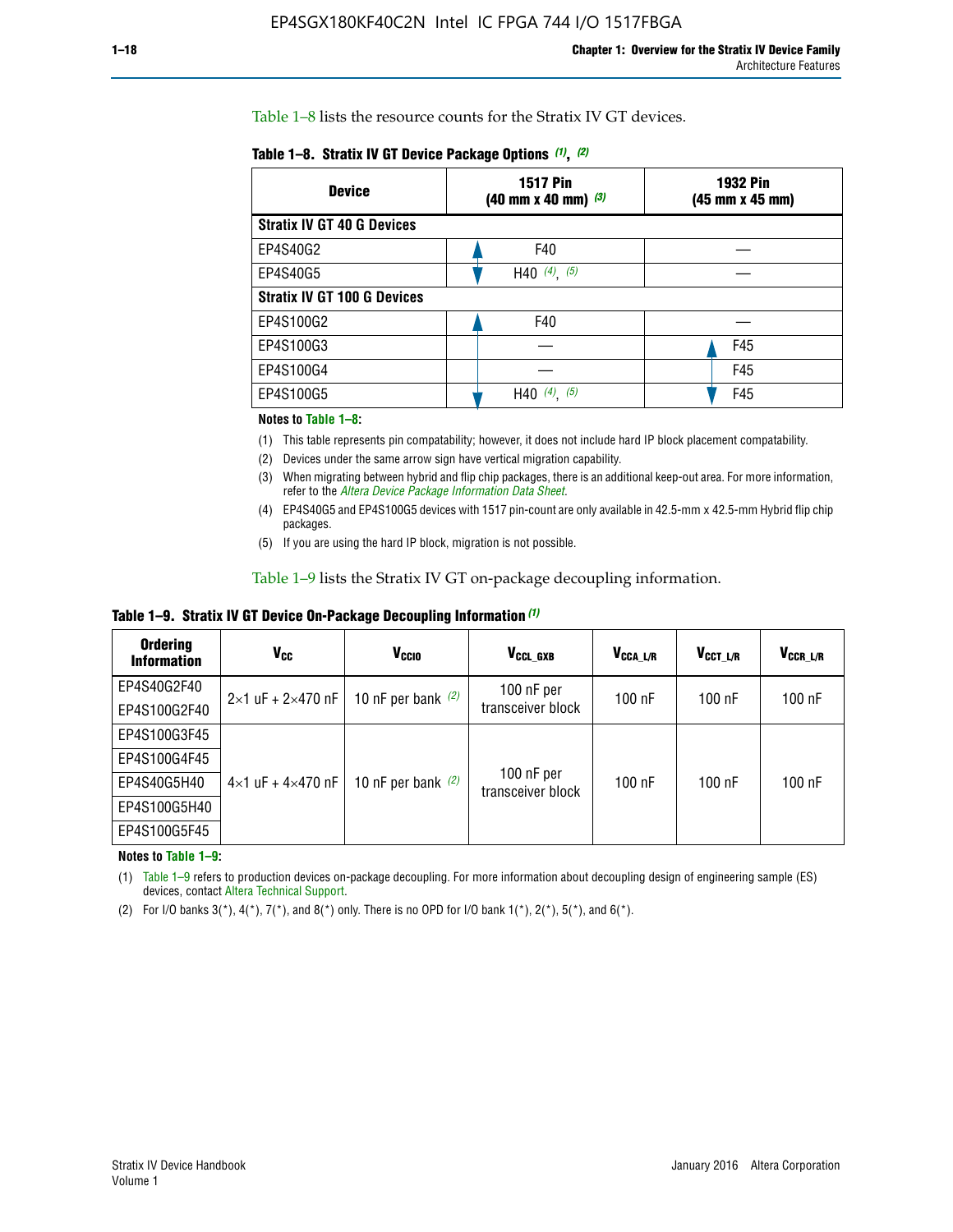# **Integrated Software Platform**

The Quartus II software provides an integrated environment for HDL and schematic design entry, compilation and logic synthesis, full simulation and advanced timing analysis, SignalTap II Logic Analyzer, and device configuration of Stratix IV designs. The Quartus II software provides the MegaWizard<sup> $M$ </sup> Plug-In Manager user interface to generate different functional blocks, such as memory, PLL, and digital signal processing logic. For transceivers, the Quartus II software provides the ALTGX MegaWizard Plug-In Manager interface that guides you through configuration of the transceiver based on your application requirements.

The Stratix IV GX and GT transceivers allow you to implement low-power and reliable high-speed serial interface applications with its fully reconfigurable hardware, optimal signal integrity, and integrated Quartus II software platform.

For more information about the QuarJanuary2016tus II software features, refer to the *[Quartus II Handbook](http://www.altera.com/literature/lit-qts.jsp)*.

# **Ordering Information**

This section describes the Stratix IV E, GT, and GX devices ordering information. Figure 1–4 shows the ordering codes for Stratix IV GX and E devices.



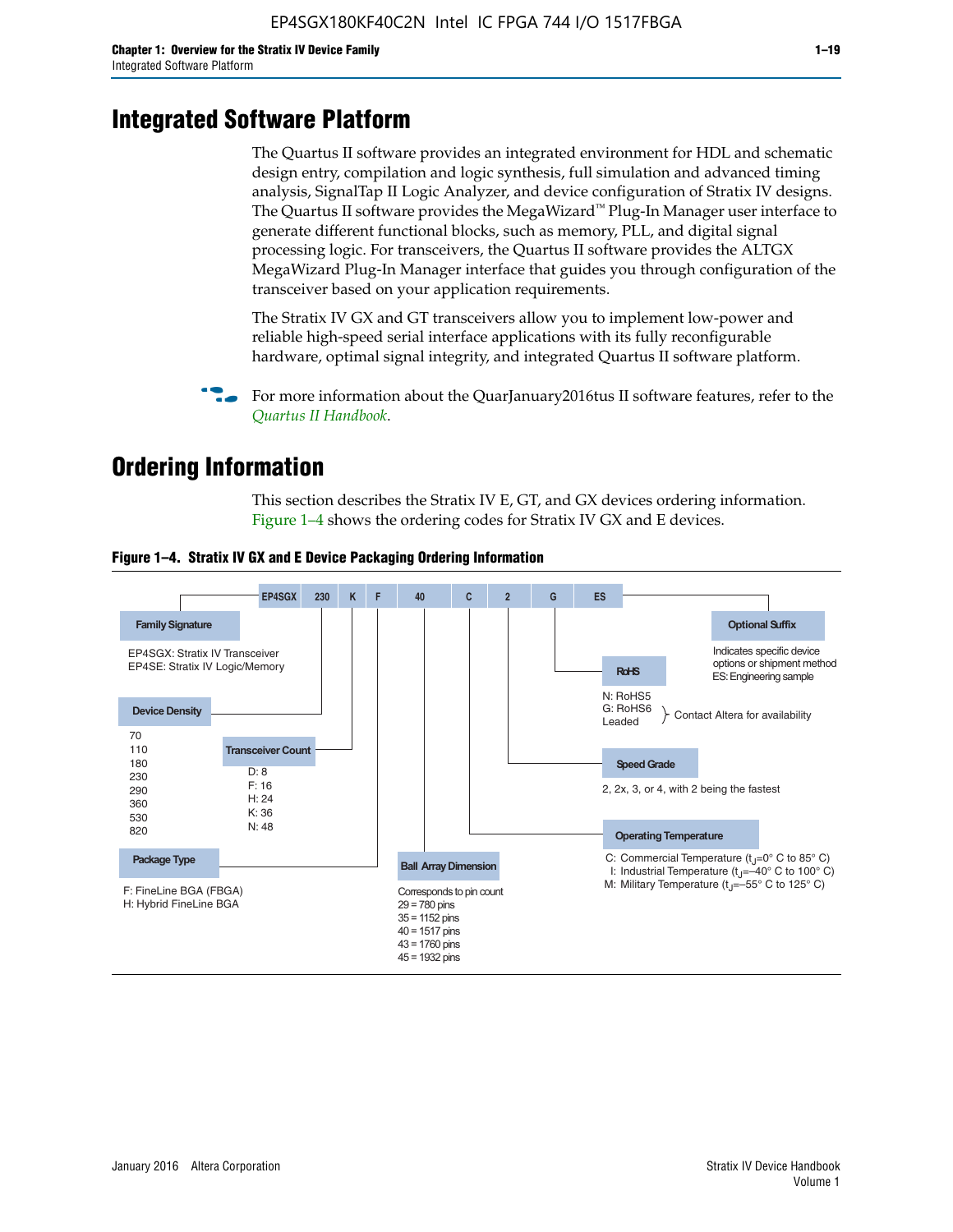Figure 1–5 shows the ordering codes for Stratix IV GT devices.





# **Document Revision History**

Table 1–10 lists the revision history for this chapter.

| Table 1–10. Document Revision History (Part 1 of 2) |  |  |  |  |  |
|-----------------------------------------------------|--|--|--|--|--|
|-----------------------------------------------------|--|--|--|--|--|

| <b>Date</b>       | <b>Version</b> | <b>Changes</b>                                              |
|-------------------|----------------|-------------------------------------------------------------|
| January 2016      | 3.5            | ■ Updated Figure $1-4$ with new RoHS information            |
| September 2012    | 3.4            | ■ Updated Table 1–1 to close FB $#30986$ .                  |
|                   |                | Updated Table $1-2$ and Table $1-5$ to close FB $\#31127$ . |
| June 2011         | 3.3            | $\blacksquare$ Added military temperature to Figure 1–4.    |
| February 2011     | 3.2            | ■ Updated Table 1–7 and Table 1–8.                          |
|                   |                | • Applied new template.                                     |
|                   |                | Minor text edits.                                           |
| <b>March 2010</b> | 3.1            | ■ Updated Table 1–1, Table 1–2, and Table 1–7.              |
|                   |                | ■ Updated Figure $1-3$ .                                    |
|                   |                | Updated the "Stratix IV GT Devices" section.                |
|                   |                | Added two new references to the Introduction section.       |
|                   |                | Minor text edits.                                           |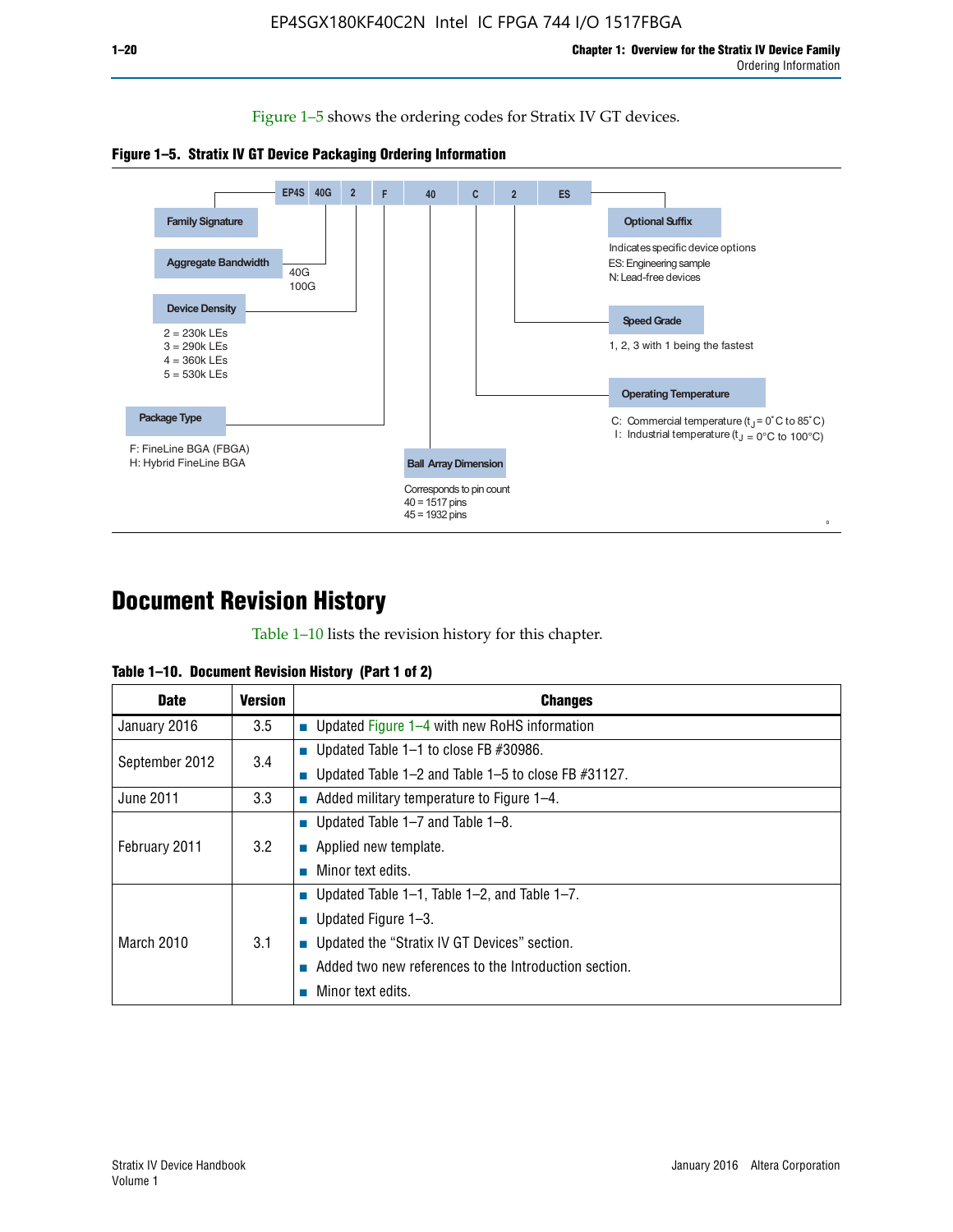#### **Table 1–10. Document Revision History (Part 2 of 2)**

| <b>Date</b>      | <b>Version</b> | <b>Changes</b>                                                                                                                                                                                                                                                                    |  |  |
|------------------|----------------|-----------------------------------------------------------------------------------------------------------------------------------------------------------------------------------------------------------------------------------------------------------------------------------|--|--|
|                  |                | ■ Updated the "Stratix IV Device Family Overview", "Feature Summary", "Stratix IV GT<br>Devices", "High-Speed Transceiver Features", "FPGA Fabric and I/O Features", "Highest<br>Aggregate Data Bandwidth", "System Integration", and "Integrated Software Platform"<br>sections. |  |  |
| November 2009    | 3.0            | $\blacksquare$ Added Table 1-3, Table 1-6, and Table 1-9.                                                                                                                                                                                                                         |  |  |
|                  |                | $\blacksquare$ Updated Table 1-1, Table 1-2, Table 1-4, Table 1-5, Table 1-7, and Table 1-8.                                                                                                                                                                                      |  |  |
|                  |                | ■ Updated Figure 1–3, Figure 1–4, and Figure 1–5.                                                                                                                                                                                                                                 |  |  |
|                  |                | $\blacksquare$ Minor text edits.                                                                                                                                                                                                                                                  |  |  |
| <b>June 2009</b> | 2.4            | $\blacksquare$ Updated Table 1-1.                                                                                                                                                                                                                                                 |  |  |
|                  |                | Minor text edits.                                                                                                                                                                                                                                                                 |  |  |
|                  |                | $\blacksquare$ Added Table 1–5, Table 1–6, and Figure 1–3.                                                                                                                                                                                                                        |  |  |
|                  |                | $\blacksquare$ Updated Figure 1-5.                                                                                                                                                                                                                                                |  |  |
| April 2009       | 2.3            | Updated Table $1-1$ , Table $1-2$ , Table $1-3$ , and Table $1-4$ .                                                                                                                                                                                                               |  |  |
|                  |                | ■ Updated "Introduction", "Feature Summary", "Stratix IV GX Devices", "Stratix IV GT<br>Devices", "Architecture Features", and "FPGA Fabric and I/O Features"                                                                                                                     |  |  |
|                  | 2.2            | ■ Updated "Feature Summary", "Stratix IV GX Devices", "Stratix IV E Device", "Stratix IV<br>GT Devices", "Signal Integrity"                                                                                                                                                       |  |  |
| March 2009       |                | Removed Tables 1-5 and 1-6                                                                                                                                                                                                                                                        |  |  |
|                  |                | Updated Figure 1-4                                                                                                                                                                                                                                                                |  |  |
|                  |                | ■ Updated "Introduction", "Feature Summary", "Stratix IV Device Diagnostic Features",<br>"Signal Integrity", "Clock Networks", "High-Speed Differential I/O with DPA and Soft-<br>CDR", "System Integration", and "Ordering Information" sections.                                |  |  |
|                  |                | Added "Stratix IV GT 100G Devices" and "Stratix IV GT 100G Transceiver Bandwidth"<br>sections.                                                                                                                                                                                    |  |  |
| March 2009       | 2.1            | <b>Updated Table 1–1, Table 1–2, Table 1–3, and Table 1–4.</b>                                                                                                                                                                                                                    |  |  |
|                  |                | $\blacksquare$ Added Table 1-5 and Table 1-6.                                                                                                                                                                                                                                     |  |  |
|                  |                | ■ Updated Figure $1-3$ and Figure $1-4$ .                                                                                                                                                                                                                                         |  |  |
|                  |                | $\blacksquare$ Added Figure 1-5.                                                                                                                                                                                                                                                  |  |  |
|                  |                | Removed "Referenced Documents" section.                                                                                                                                                                                                                                           |  |  |
|                  |                | Updated "Feature Summary" on page 1-1.                                                                                                                                                                                                                                            |  |  |
|                  |                | ■ Updated "Stratix IV Device Diagnostic Features" on page 1-7.                                                                                                                                                                                                                    |  |  |
| November 2008    | 2.0            | Updated "FPGA Fabric and I/O Features" on page 1-8.                                                                                                                                                                                                                               |  |  |
|                  |                | $\blacksquare$ Updated Table 1-1.                                                                                                                                                                                                                                                 |  |  |
|                  |                | Updated Table 1-2.                                                                                                                                                                                                                                                                |  |  |
|                  |                | Updated "Table 1-5 shows the total number of transceivers available in the Stratix IV GT<br>Device." on page 1-15.                                                                                                                                                                |  |  |
| <b>July 2008</b> | 1.1            | Revised "Introduction".                                                                                                                                                                                                                                                           |  |  |
| May 2008         | 1.0            | Initial release.                                                                                                                                                                                                                                                                  |  |  |